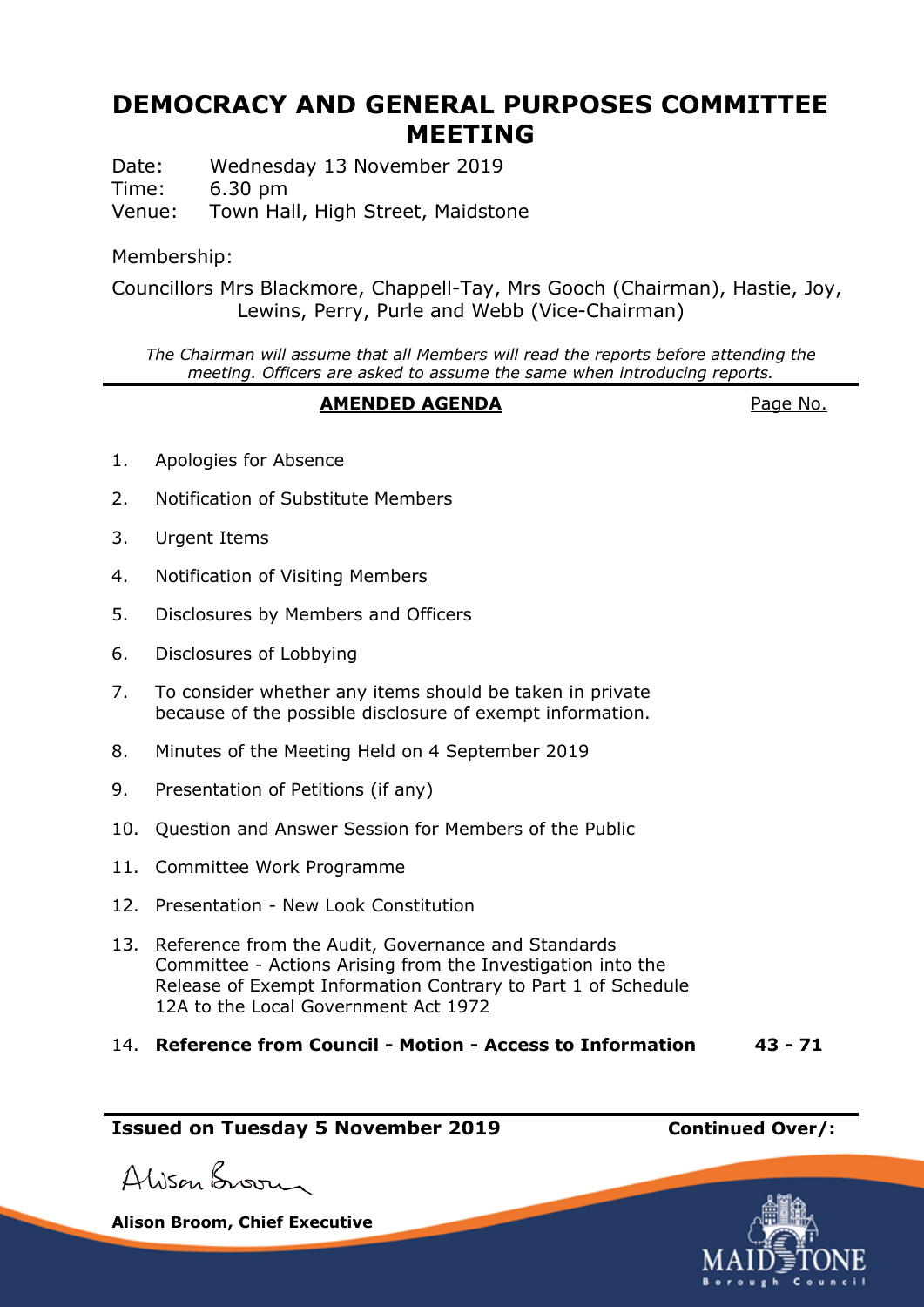- 15. Whole Council Elections Consultation Stage Approval
- 16. Committee Structure Review 6 Month Update

## **PUBLIC SPEAKING AND ALTERNATIVE FORMATS**

If you require this information in an alternative format please contact us, call **01622 602899** or email **[committee@maidstone.gov.uk](mailto:committeeservices@maidstone.gov.uk)**.

To find out more about the work of the Committee, please visit [www.maidstone.gov.uk](http://www.maidstone.gov.uk/).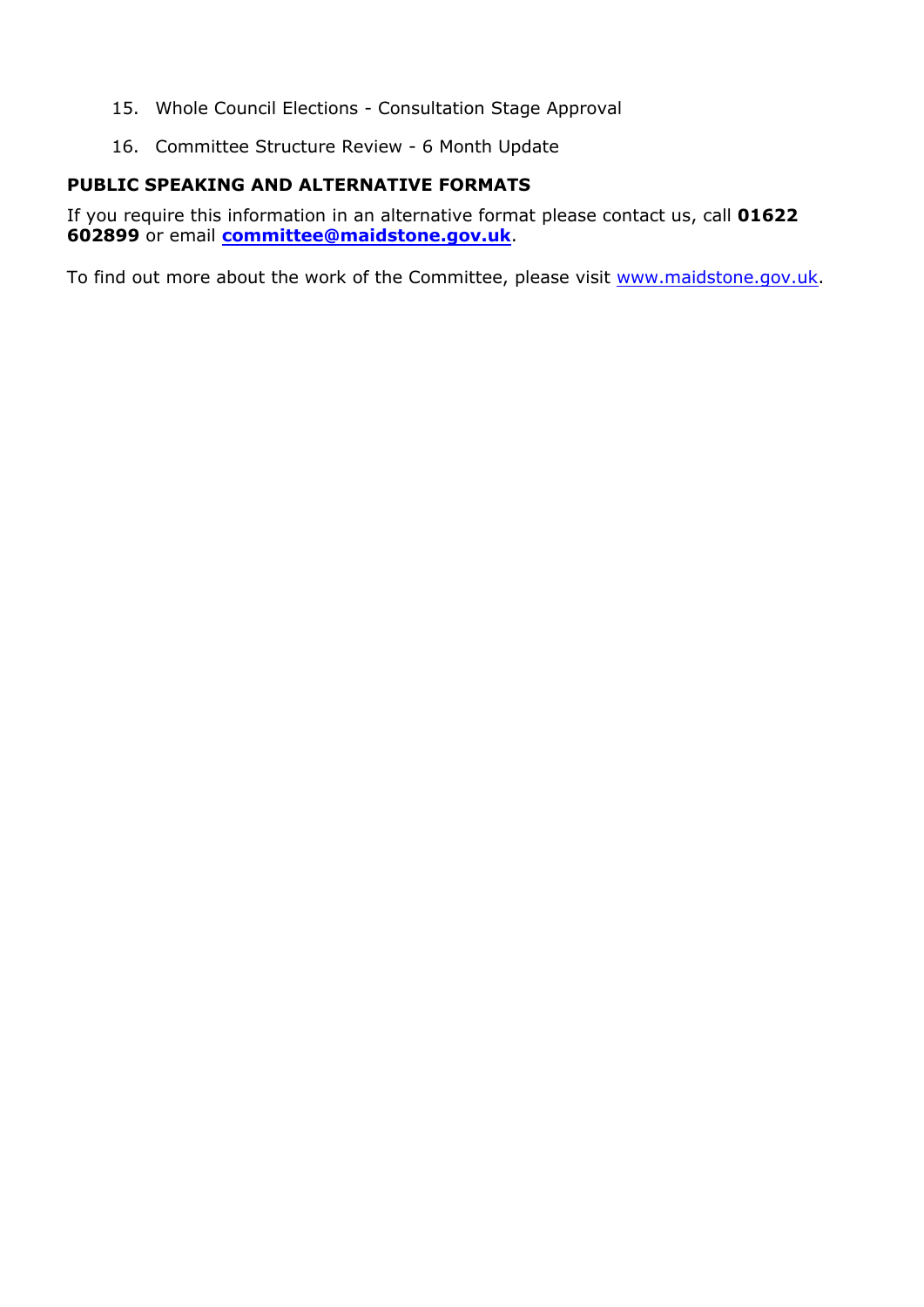**IN THE MATTER OF COUNCILLOR ACCESS TO CONFIDENTIAL/ EXEMPT INFORMATION Local Government Act 1972, section 100A and 100I**

## **INSTRUCTIONS TO ADVISE \_\_\_\_\_\_\_\_\_\_\_\_\_\_\_\_\_\_\_\_**

**\_\_\_\_\_\_\_\_\_\_\_\_\_\_\_\_\_\_\_\_**

Counsel is sent herewith the following copy documents:

- 1. Full Council Agenda dated 25 September 2019. Item 23 Notice of Motion.
- 2. Part 3(17) of the Council's Constitution setting out the process for Motions on Notice.
- 3. Briefing Note for Council meeting 25 September 2019 Motion on Access to Information.
- 4. Guidance Note on Confidential and Exempt Information 8 January 2019.
- 5. Council Procedure Rules 3.3 to 12 Access to Information Procedure Rules and Additional Rights of Access for Councillors.
- 6. Extract Minutes Council Meeting Motion relating to agenda item 23.
- 7. The following link to a webcast of the Full Council meeting. Debate on motion commences at 1:21:30 [https://www.youtube.com/watch?v=L0ZTV\\_hmGYs](https://www.youtube.com/watch?v=L0ZTV_hmGYs) Agenda Item 14<br>
Trich<br>
Trich<br>
100A and 1001<br>
00A and 1001<br>
004 and 1001<br>
004 and 1001<br>
004 and 1001<br>
25 September 2019 – Motion on<br>
25 September 2019 – Motion on<br>
24 Access for Councillors.<br>
12 – Access for Councillors.<br>
2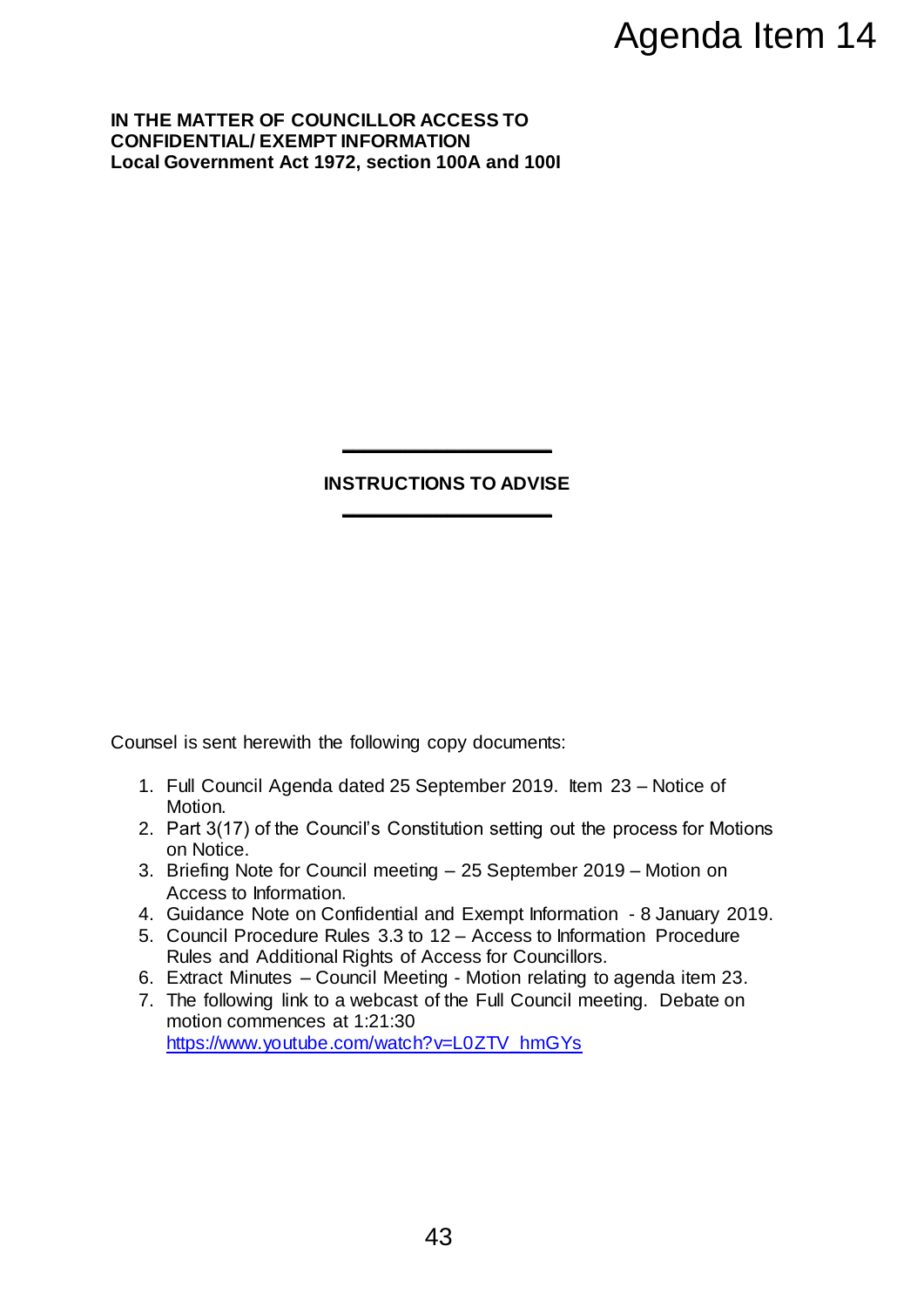1. Leading Counsel is instructed by Patricia Narebor, Head of Legal Partnership, Mid Kent Legal Services, for Maidstone, Swale and Tunbridge Wells Borough Councils on behalf of Maidstone Borough Council for the purpose of this instruction.

2. At a meeting of the Maidstone Full Council on 25 September 2019, a Member (Cllr Perry, following amendments) gave notice of the following motion:

"Members of this Council are elected by the Residents of this Borough to represent their interests. In order for Members to carry out their duties effectively this Council agrees that all committee agendas and reports relating to items on the agenda (including minutes, supporting documentation, and urgent updates and relevant exempt information) will be provided to committee members and made available to any other interested members on request." (Document 1).

3. Leading Counsel is referred to the Briefing Note for the Council meeting which provided guidance to all Councillors regarding the Local Government (Access to Information) Act 1985 and related statutory provisions. (Document 3).

4. Guidance had been provided to Councillors in the past following the release of exempt information to the press. Leading Counsel is referred to Document 4 the Guidance Note on Confidential and Exempt Information dated 8 January 2019.

5. Full Council resolved that the amended motion be considered by Democracy and General Purposes Committee ("DGP Committee"). The terms of reference for the DGP Committee enables it to "review the Constitution in conjunction with the Monitoring Officer and recommend proposed changes, where significant, to the Council".

6. Cllr Perry expressed that whilst the common law case of '**R v Birmingham City Council ex p O** (1983)' had been cited in support of the "need to know" approach currently adopted by the Council, there are other examples of common law in existence which support the motion.

7. Another member then proceeded to advise that various case law in support of the motion exists whilst confirming his understanding that case law is open to interpretation. The following case was cited:

 '*R v Sheffield City Council Ex parte Chadwick* (1985) in which the Divisional Court (Woolf J) took the view that it is not lawful for a council, by allowing a sub-committee to be used for party political purposes, to justify a need for confidentiality and secrecy which would not otherwise arise.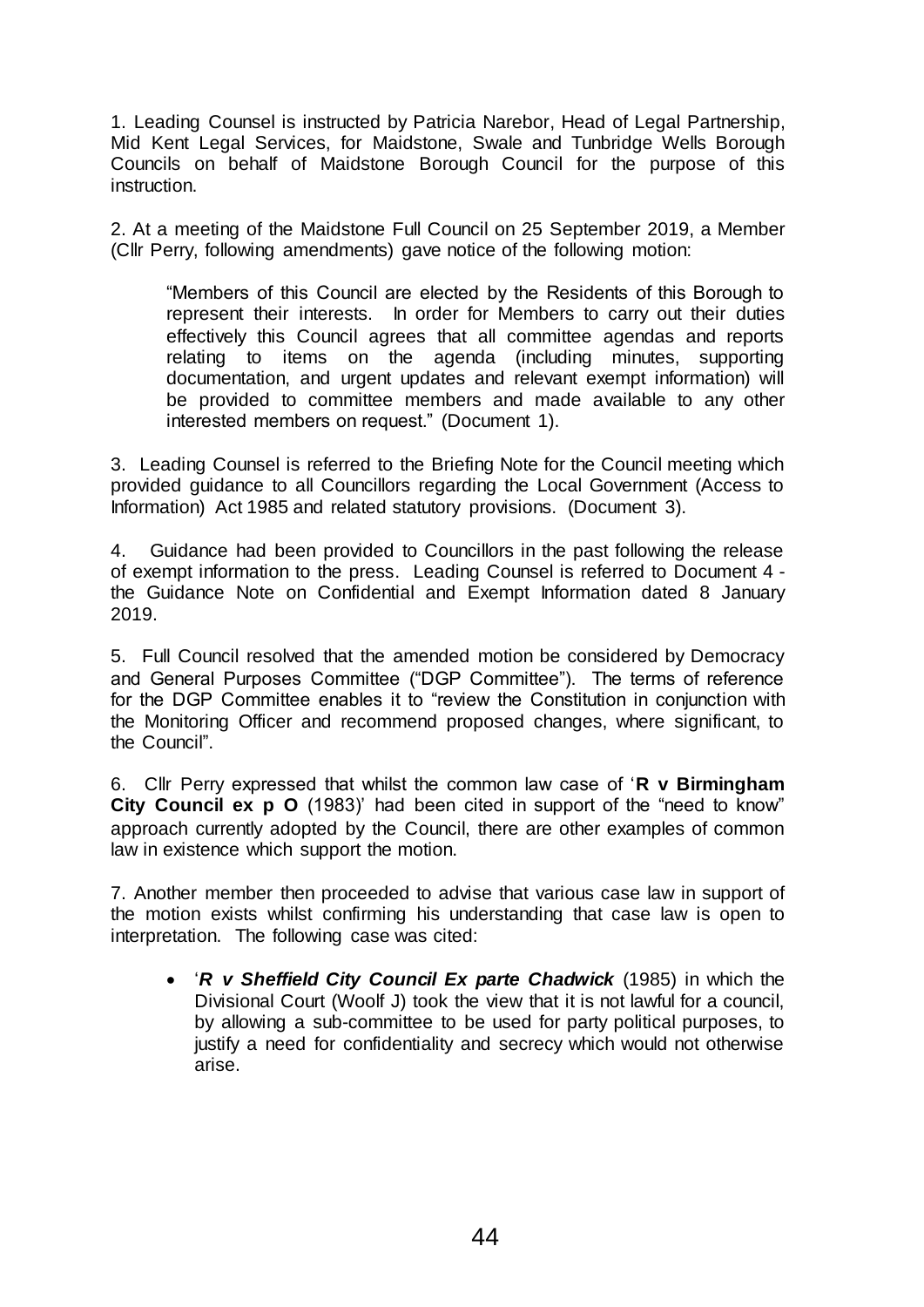8. The Councillor then went on to advise that Lord Brightman had, in the case of a Councillor with a reasonable request for information stated that bias should be to allow release of information rather than conceal and that Lord Granger extended this by stating that a Council's refusal of information was almost "Wednesbury unreasonable". No cases were cited however.

9. Amendments to the motion were proposed by both Cllr Clarke and Cllr Blackmore and there was general support for Councillors having access to any information they requested and Officers not having any powers to prevent that.

10. Leading Counsel is referred to the Access to Information Procedure Rules within the Council's Constitution – Document 5 and in particular procedure rule 3.2. to 3.12. The Council's current practice is that Committee papers, appendices, background papers and exempt papers are provided to Committee members to enable decisions to be made. All papers are published electronically and available to the public and non committee members (except exempt information) in accordance with the Local Government (Access to Information) Act 1985 and CPR 5. The Council operates a Committee system of governance under the Local Authorities (Committee System) (England) Regulations 2012 rather than an executive model of governance.

11. All Councillors are entitled to inspect any document which is in the possession or under the control of the Council where they are able to demonstrate a "need to know" to the satisfaction of the Monitoring Officer or her Deputy. Leading Counsel is referred to CPR 12. The implication of the motion is that Council Procedure Rules will require revision if all Councillors are to be provided with all information to include exempt information without demonstrating a "need to know".

12. Leading Counsel is referred to caselaw addressing the issue of Members' access to information and meetings, namely:

*R v Birmingham City Council ex p O (1983 1 AC 578* – members had a right of access to all written material in the possession of the local authority if they could demonstrate a "need to know" to enable them to properly perform their duties.

*R v Hinckley and Bosworth BC ex p Handford (1992) unreported:* A members statutory right of access is limited to documents concerned with business about to be transacted at a meeting. For access to other documents, Members must rely on their common law rights if they can demonstrate a need to know, or on the rights available to the public, including through the FOI Act 2000.

**R v Rushmoor BC ex p Crawford** (1981) The Times 28 November: There is no automatic right to membership of a committee.

**R v Brent BC ex p Gladbaum (1989)** The Times 14 December: Members of the committee should be appointed by full Council and this task and the power to remove members from committees should not be delegated to a committee. R v Eden DC ex Moffat (1988) The Times 24 November – removal from a committee must be fair. The case of Eden also demonstrated that each case had to be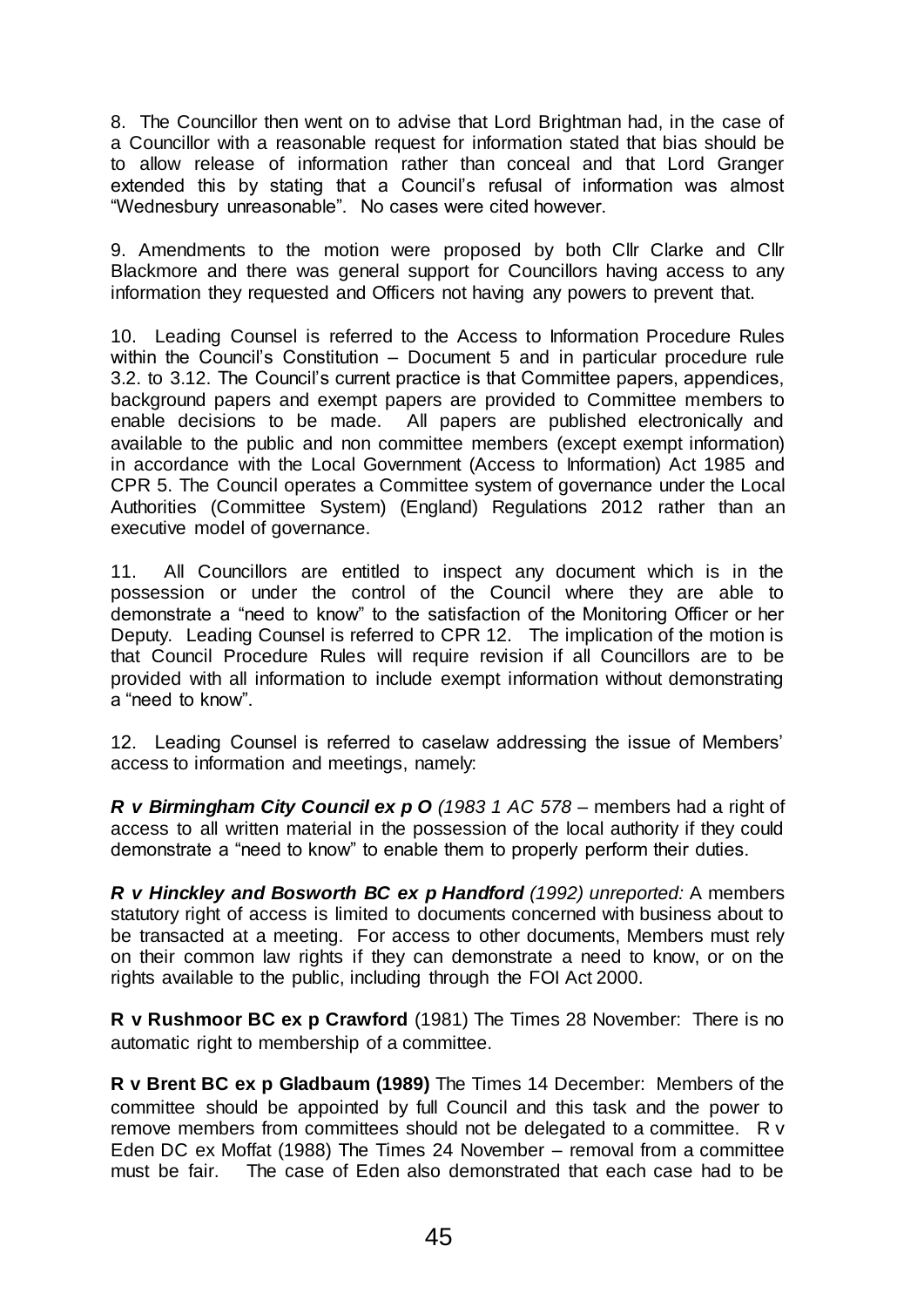taken on its merits with the advantages of the member attending being weighed against the interests of the Council and any disadvantages.

**R v Sheffield City Council ex p Chadwick** (1985) 84 LGR 563: If a Councillor can establish a "need to know", then he or she will be entitled to attend meetings in the same way that a councillor will have access to papers.

13. The Local Government Act 1972, section 100A (4) provides that:

"A principal council may by resolution exclude the public from a meeting during an item of business whenever it is likely, in view of the nature of the business to be transacted or the nature of the proceedings, that if members of the public were present during that item there would be disclosure to them of exempt information, as defined in Part 1 of Schedule 12A of the Local Government Act 1972 – Section 100I. Leading Counsel is referred to the categories of exempt information as outlined in paragraph 11 of the Guidance Note dated 8 January 2019.

14. Leading Counsel is requested to advise on the implications should the Council procedure rules be revised in line with the motion. Further, how the Council can avoid compromising its position in relation to release of information if the public interest in maintaining the exemption outweighs the public interest in disclosing the information:

- relating to an individual or likely to reveal the identity of an individual,
- how to protect information relating to the financial or business affairs of any particular person (including the Council's information);
- information relating to labour relations arising from consulations or negotiations;
- Information in respect of which a claim to legal professional privilege could be maintained in legal proceedings;
- Information that reveals that a notice, order or direction under any legislation is proposed to be imposed on a person;
- Information relating to any action taken or to be taken in connection with the prevention, investigation or prosecution of crime.

15. This is particularly so if Councillors are no longer required to demonstrate "a need to know" and all information is to be made available to all Councillors. As noted earlier, the Council undertook an investigation following release of exempt information to the Press which had been considered by members at a Committee. The Council was not able to identify whether the source of the leak to the Press was by a member or an officer of the Council.

16. Leading Counsel or an appointed Senior Junior Counsel may be required to attend the Democracy and General Purposes Committee on 13 November 2019 to provide clarification to the Committee and guidance on the implications should the proposal in the motion be accepted and the Council Procedure rules be revised.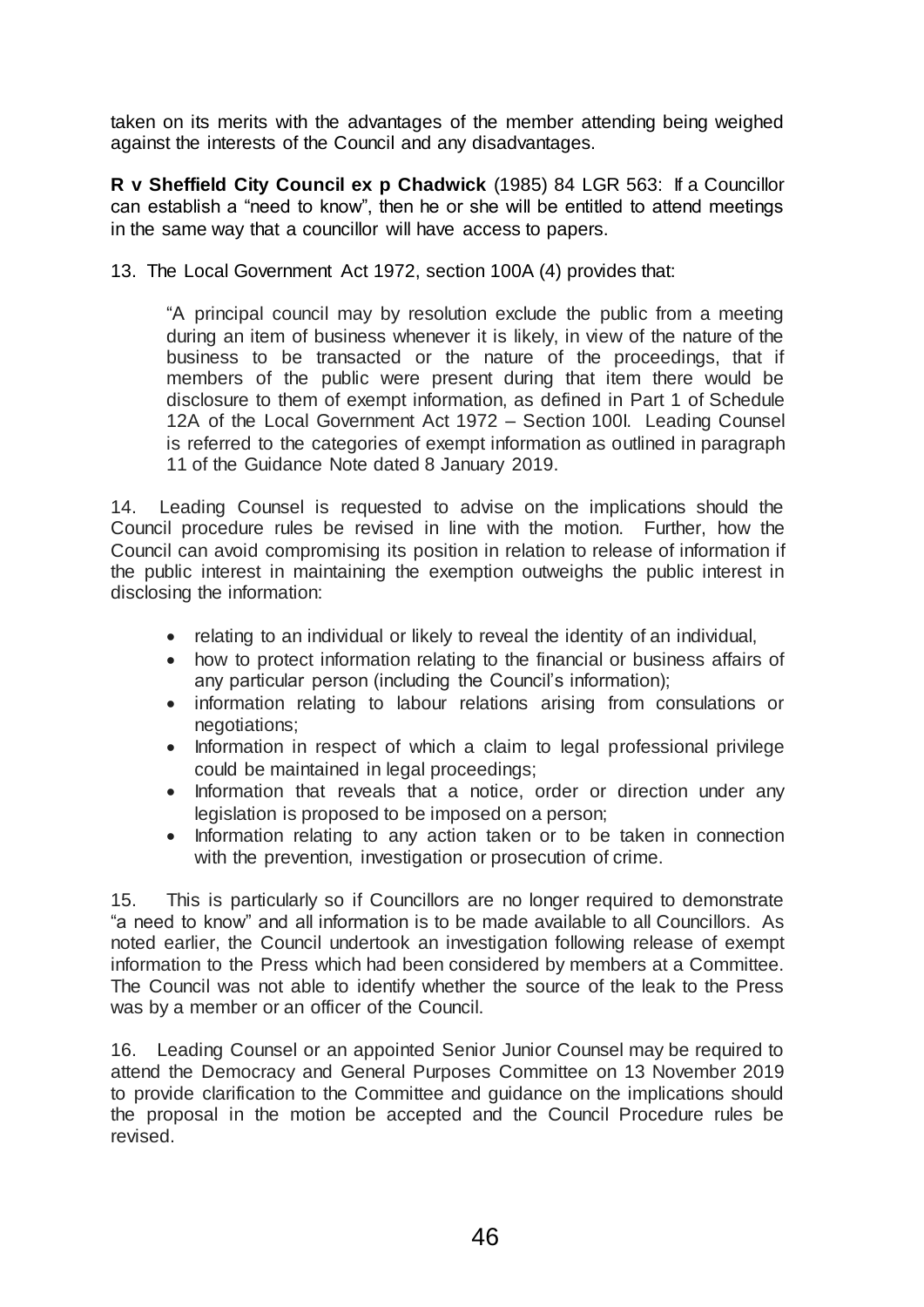Leading Counsel is requested to advise on:

i) the general legal position currently accepted on access to information by Councillors and when and how this is limited.

ii) whether it would be feasible for Councillors to be granted full access to information as proposed.

Iii consider whether limitations on any such access would be advisable and why.

iv) consider available case law and provide an opinion on whether there is support for the Council's current approach as outlined in the Council's Access to Information Procedure Rules and Additional Rights of Access for Councillors under procedure rule 12 or the approach proposed by the Notice of Motion.

v) advise generally.

Should Leading Counsel require further information, please contact Gary Rowland on 01622 602276 and at [Gary.Rowland@midkent.gov.uk.](mailto:Gary.Rowland@midkent.gov.uk)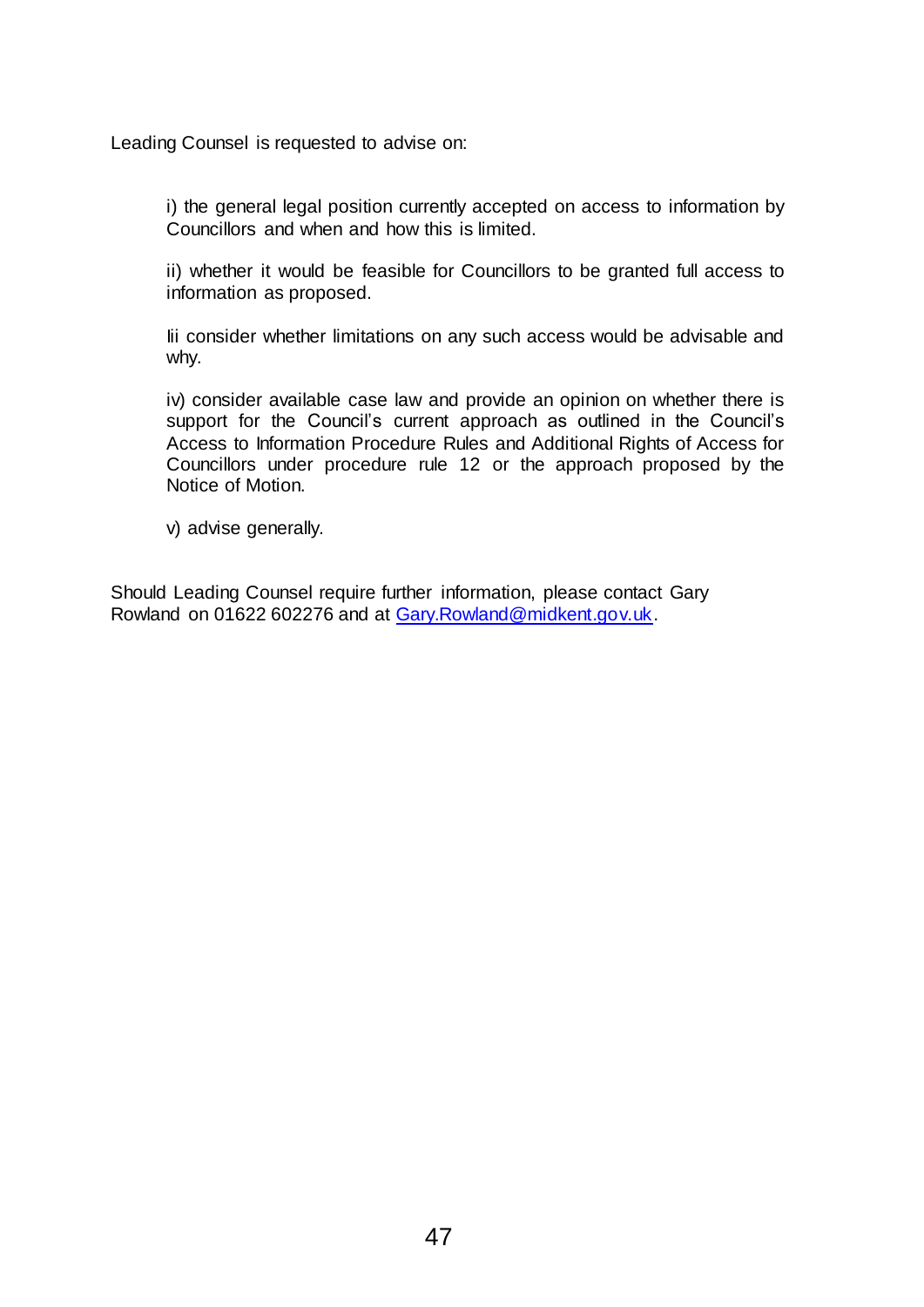**IN THE MATTER OF**

**COUNCILLOR ACCESS TO CONFIDENTIAL/ EXEMPT INFORMATION**

## **INSTRUCTIONS TO ADVISE**

**\_\_ \_\_\_\_\_**

**\_\_ \_\_\_\_**

 Timothy Straker QC 4-5 Gray's Inn Square Gray's Inn London WC1R 5AH

020 7404 5252

Patricia Narebor Head of Legal Partnership Mid Kent Legal Services DX: 4819 Maidstone Tel: 01622 602182

Patricia.Narebor@midkent.gov.uk

Copy to – gary.rowland@midkent.gov.uk

Ref: PN/M013511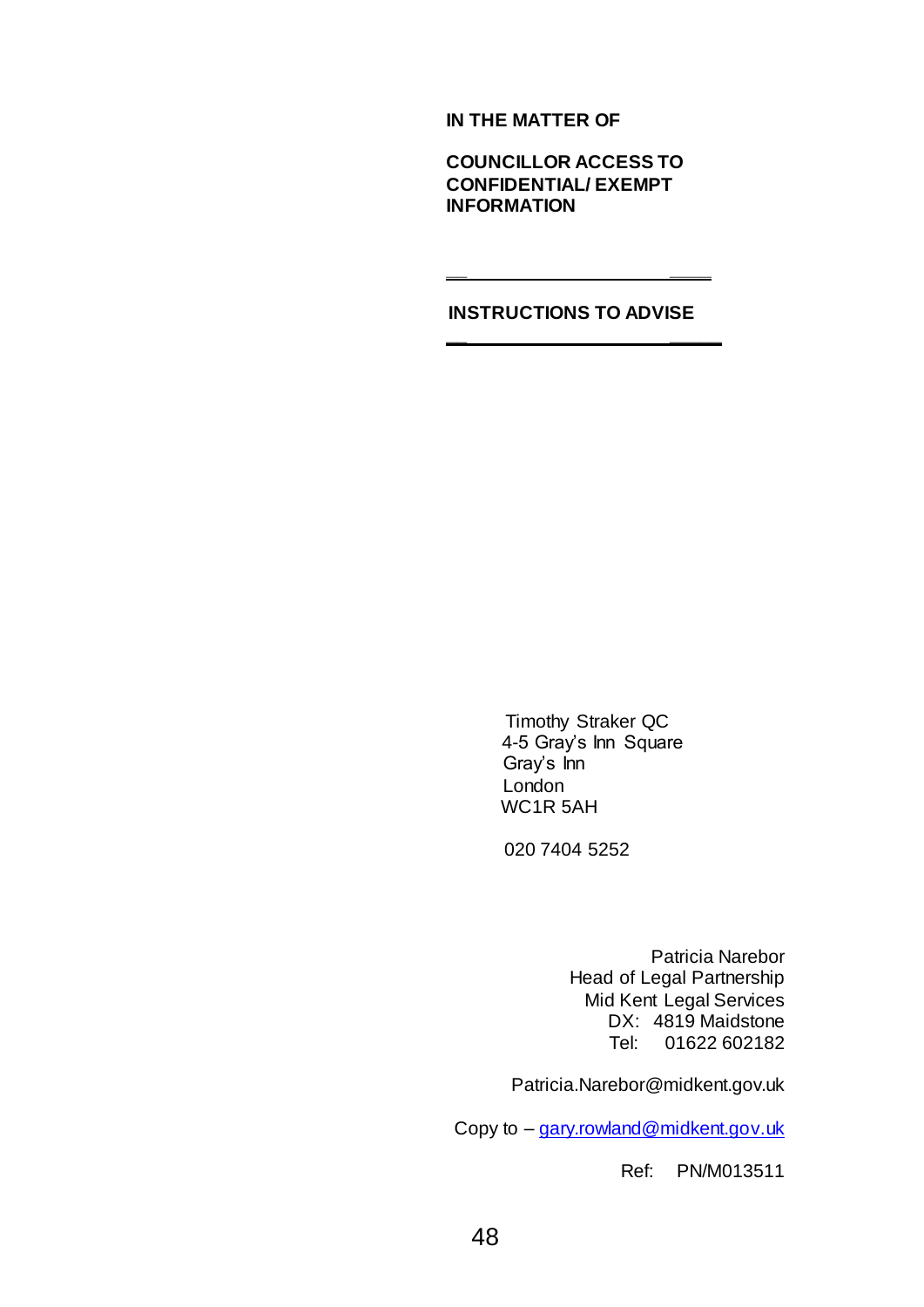**You are hereby summoned to attend a meeting of the**

# **MAIDSTONE BOROUGH COUNCIL**

Date: Wednesday 25 September 2019 Time: 6.30 p.m. Venue: Town Hall, High Street, Maidstone

Membership:

Councillors Adkinson, Bartlett, Mrs Blackmore, Brice, Brindle, D Burton, M Burton, Chappell-Tay, Clark, Cox, Cuming, Daley, English, Eves, Fermor, Fissenden, Fort, Garland, Garten, Mrs Gooch, Mrs Grigg, Harper, Harvey, Harwood, Hastie, Hinder, Mrs Hinder, Joy, Khadka, Kimmance, Lewins, McKay, McLoughlin, Mortimer, Munford, Naghi, Newton, Parfitt-Reid, Perry, Powell, Purle, Mrs Ring (Mayor), Mrs Robertson, D Rose, M Rose, Round, J Sams, T Sams, Spooner, Springett, Vizzard, Webb, de Wiggondene-Sheppard, Wilby and Young

## AGENDA **AGENDA**Page No.

- 1. Prayers
- 2. Apologies for Absence
- 3. Dispensations (if any)
- 4. Disclosures by Members and Officers
- 5. Disclosures of Lobbying
- 6. To consider whether any items should be taken in private because of the possible disclosure of exempt information.
- 7. Minutes of the meeting of the Borough Council held on 17 July 2019  $1 - 7$
- 8. Minutes of the extraordinary meeting of the Borough Council held on 17 July 2019 8 - 10
- 9. Mayor's Announcements
- 10. Presentation of a Certificate to Mrs Fran Wilson Confirming her Appointment as an Honorary Alderman of Maidstone Borough Council

49

## **Issued on Tuesday 17 September 2019 Continued Over/:**



**Alison Broom, Chief Executive**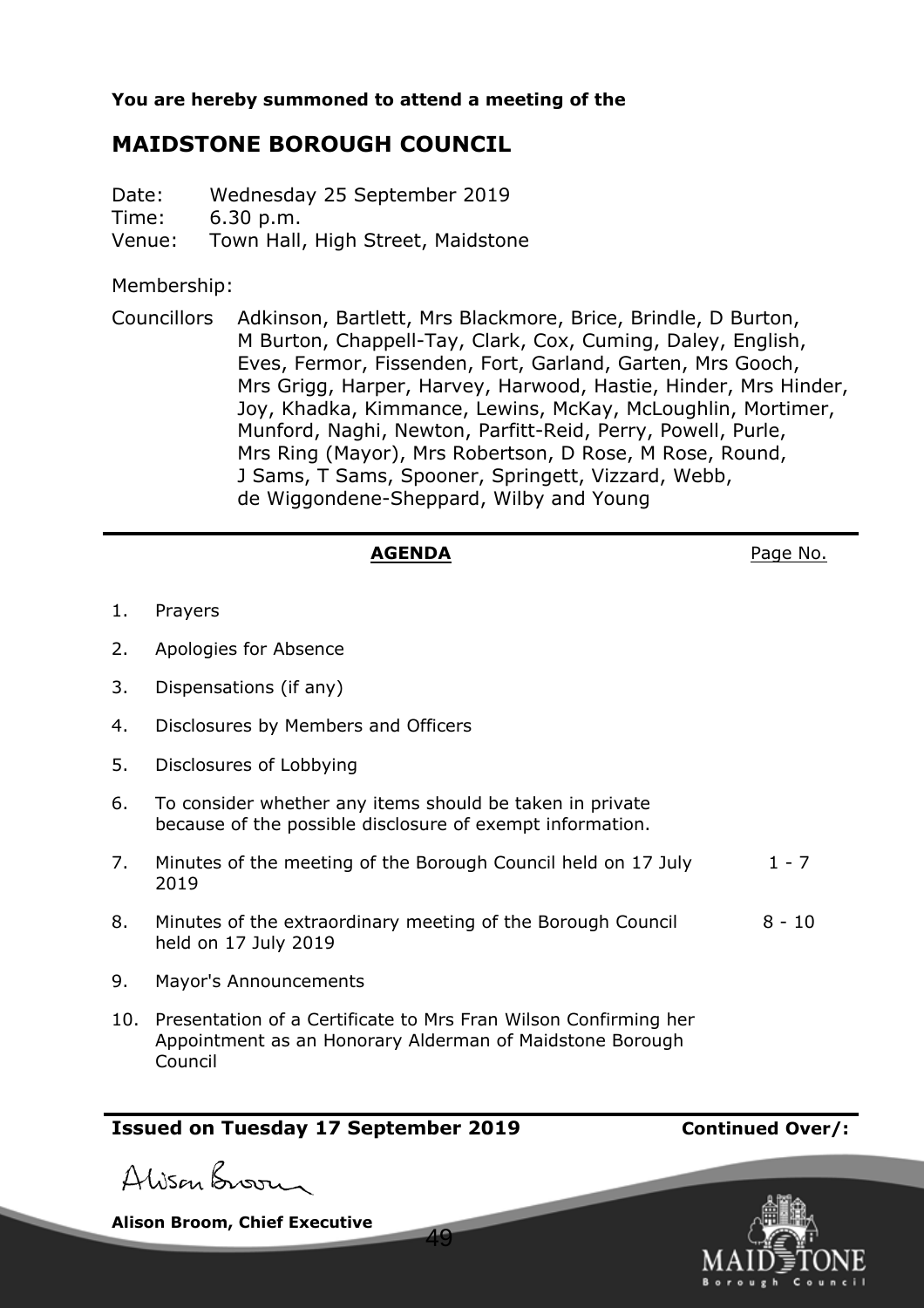- 11. Petitions
- 12. Question and Answer Session for Members of the Public
- 13. Questions from Members of the Council to the Chairmen of **Committees**
- 14. Current Issues Report of the Leader of the Council, Response of the Group Leaders and Questions from Council Members
- 15. Joint Report of the Policy and Resources Committee held on 23 July 2019 and the Audit, Governance and Standards Committee held on 30 July 2019 - Updated Capital Strategy 11 - 32
- 16. Report of the Audit, Governance and Standards Committee held on 30 July 2019 - Audit, Governance and Standards Committee - Annual Report to Council 2018/19 33 - 43
- 17. Report of the Democracy and General Purposes Committee held on 4 September 2019 - Amendments to the Constitution - Outside Bodies 44 - 68
- 18. Report of the Strategic Planning and Infrastructure Committee held on 10 September 2019 - Loose Neighbourhood Plan 69 - 145
- 19. Oral Report of the Communities, Housing and Environment Committee to be held on 17 September 2019 (if any)
- 20. Oral Report of the Policy and Resources Committee to be held on 18 September 2019 (if any)
- 21. Oral Report of the Licensing Committee to be held on 19 September 2019 (if any)
- 22. Oral Report of the Communities, Housing and Environment Committee Acting as the Crime and Disorder Committee to be held on 24 September 2019 (if any)
- 23. Notice of Motion Access to Information Notice of the following motion has been given by Councillor Perry:

*Members of this Council are elected by the Residents of this Borough to represent their interests. And in order for Members to carry out their duties effectively the Council agrees that all committee agendas, reports and information relating to items on the agenda (Minutes etc.) should be made available to all Members; including information made exempt from publication under Paragraph 3 of Part I of Schedule 12A to the Local Government Act 1972.*

24. Re-appointment of Councillor Peter Coulling of Teston Parish Council as a Non-Voting Parish Council Representative on the Audit, Governance and Standards Committee, No Other Nominations having been Received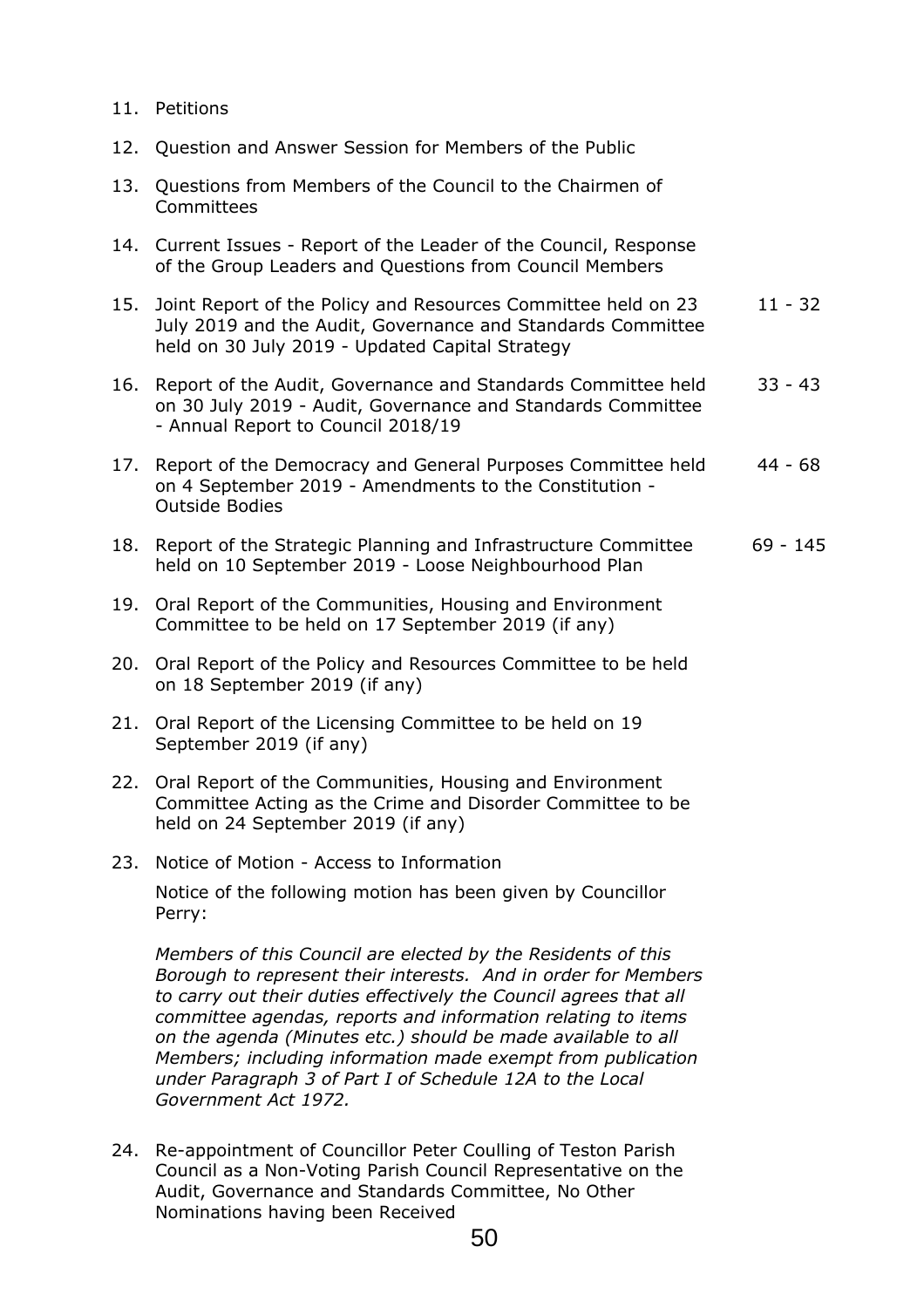## **PUBLIC SPEAKING AND ALTERNATIVE FORMATS**

If you require this information in an alternative format please contact us, call **01622 602899** or email **committee@maidstone.gov.uk**.

In order to speak at this meeting, please contact Democratic Services using the contact details above, by 5 p.m. one clear working day before the meeting (i.e. 23 September 2019). If asking a question, you will need to provide the full text in writing. If making a statement, you will need to tell us which agenda item you wish to speak on. Please note that slots will be allocated on a first come, first served basis.

To find out more about the work of the Council, please visit www.maidstone.gov.uk.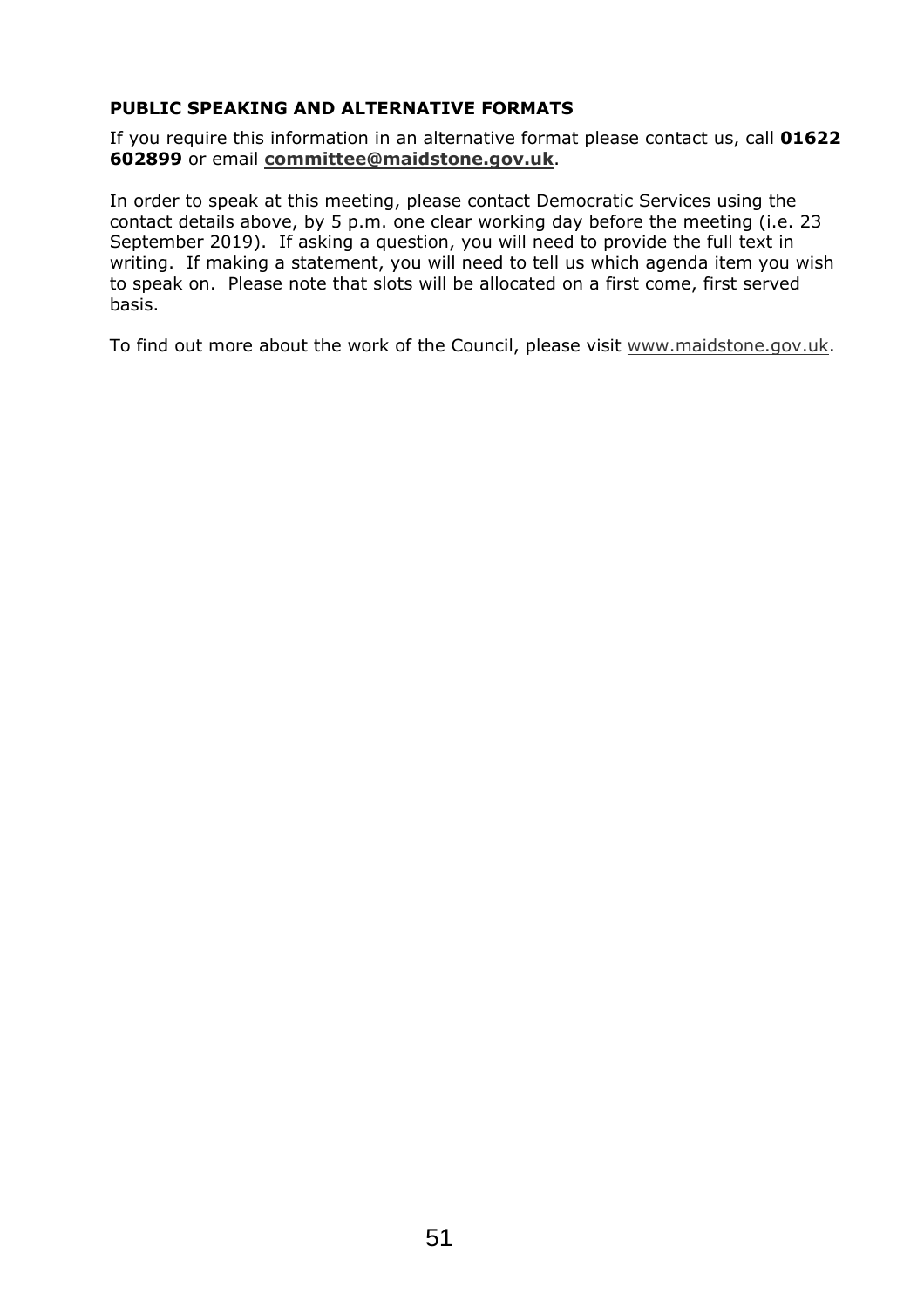specific form of reply or replies. S/he may decline to give a full or any reply if in his/her opinion to do so would involve an unreasonable amount of labour or cost.

(g) The question and answer session will be limited to half an hour.

## **15 PUBLIC SPEAKI NG AT COUNCIL AND COMMITTEES**

**15.1** Where the meeting is open to the public, a member of the public or a representative of an organisation may speak at the invitation of the Leader/Committee Chairman in respect of an item of the agenda. However notice of a request to speak must be given to Democratic Services by no later than 5pm one clear working day before the relevant meeting. Public speaking is subject to the following time limits:

the total time for speaking on an item on the agenda is 12 minutes; within that 12 minute period, each speaker has a maximum of 3 minutes;

- **15.2** In addition to the 12 minutes, a Parish or Town Council representative may be allocated a maximum of 3 minutes each; where there are several speakers, they will be asked to appoint a spokesperson to represent all views;
- **15.3** When these times have expired, speakers will not be allowed to speak further unless asked by the Leader/Committee Chairman to clarify a point of fact.
- **15.4** The provisions relating to public speaking at Planning Committee set out at paragraph 30 below will apply to Policy and Resources Committee when acting as the Planning Referral body.

## **16 INVITATION OF THIRD PARTIES TO COUNCIL AND COMMITTEE MEETINGS**

- **16.1** An ordinary meeting of Council or a Committee may invite, through the Leader or Chairman, a third party to attend a meeting and speak and answer questions on a particular item on the agenda.
- **16.2** An item on the agenda of an ordinary meeting of Council/Committee may be deferred if Council or the Committee agrees that a third party contribution to the discussion is necessary.

## **17 MOTIONS ON NOTICE**

- **17.1** Except for motions which can be moved without notice under Rule 18, written notice of every motion must be delivered to the proper officer not later than six clear working days before the meeting of the Council at which it is to be moved. Motions will be set out in the summons for the Council in the order received, with the names of the signatories unless the Councillor giving notice states, in writing, that they propose to move it at a later meeting or withdraw it.
- **17.2** Notices of motions will be entered in a book open to public inspection.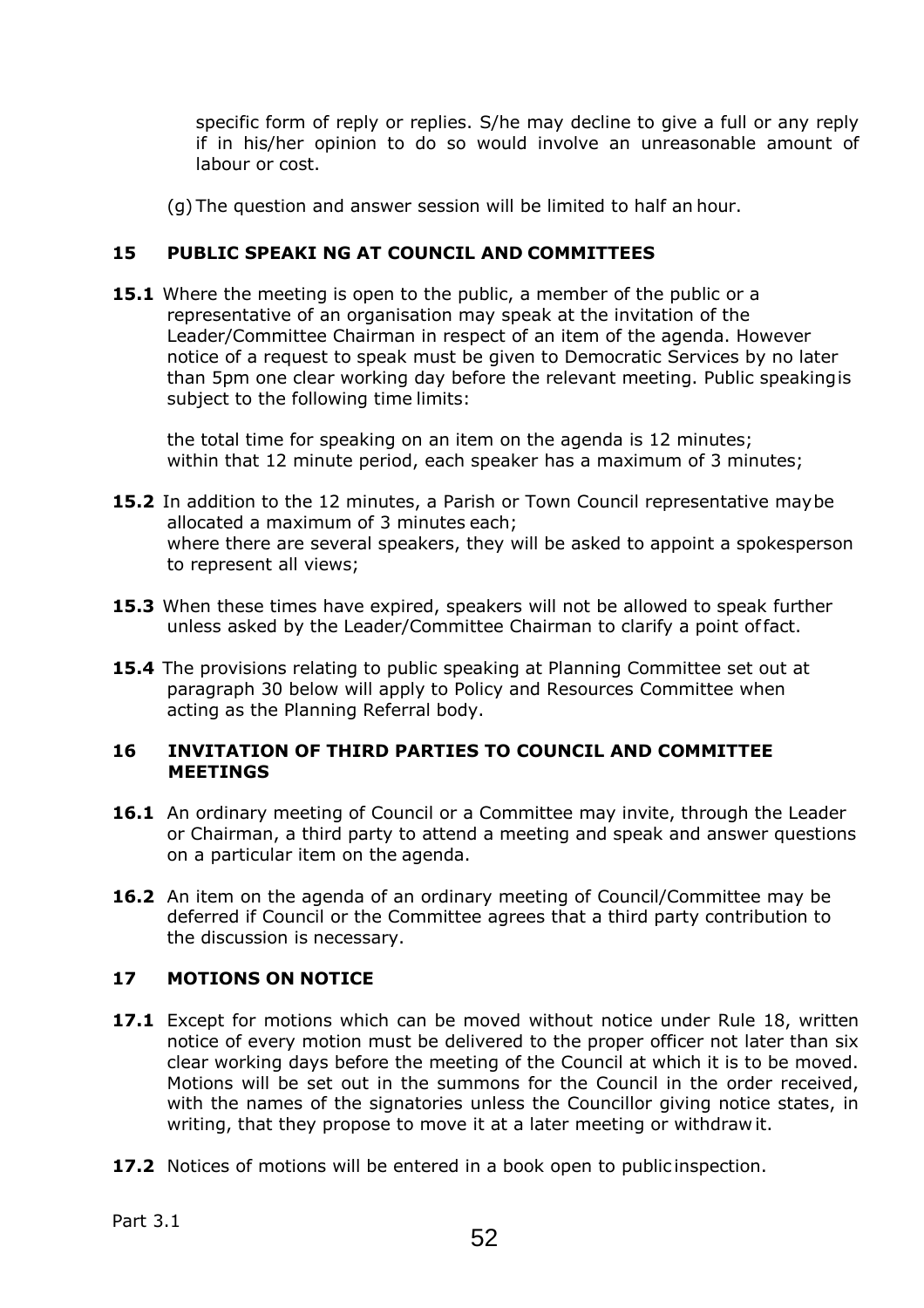**17.3** Amendments to the budget are to be made in writing and delivered to the Proper Officer by 5pm on the Monday before the meeting. In proposing any changes to the budget any amendment must ensure that the proposal achieves a balanced budget.

- **17.4** If a motion set out in the summons is not moved by a Councillor who gave notice or by another Councillor it will, unless postponed by the Council, be withdrawn.
- **17.5** If the subject of a motion comes within the province of any Committee(s) or Sub-Committee(s) it will, on being moved and formally seconded, be referred to the relevant Committee(s) or Sub-Committee(s), or to other such forum as the Mayor may determine, but before such referral the Notice of Motion will be debated at the Council meeting and the debate will be subject to the following controls:
	- (a) The debate will be at the discretion and control of the Mayor; and
	- (b) Where possible Officers will provide a factual briefing note to assist Councillors in the debate.

However the Mayor may, if s/he considers it convenient and conducive to the dispatch of business or to be of sufficient urgency, allow the motion to be dealt with at the Council meeting.

- **17.6** If the mover of the motion is not a member of Committee(s) or Sub-Committee(s) to which it has been referred s/he will be entitled to attend the meeting of the Committee(s) or Sub-Committee(s) to put forward his/her view but not vote on the matter or propose or second any motion or amendment.
- **17.7** Every motion must be relevant to the Council's powers or duties or to a matter which affects the Borough.
- **17.8** Any motion which in the opinion of the proper officer after consultation with the Head of Legal Partnership is out of order, or illegal, will be submitted to the Mayor who will decide whether it is accepted and the proper officer will notify the Councillor(s) accordingly.

## **18 MOTIONS WITHOUT NOTICE**

The following motions may be moved without notice:

- (a) to appoint a chairman of the meeting at which the motion is moved;
- (b) in relation to the accuracy of the minutes;
- (c) to change the order of business in the agenda;
- (d) to refer something to an appropriate body or individual;
- (e) to appoint a Committee or Councillor arising from an item on the summons for the meeting;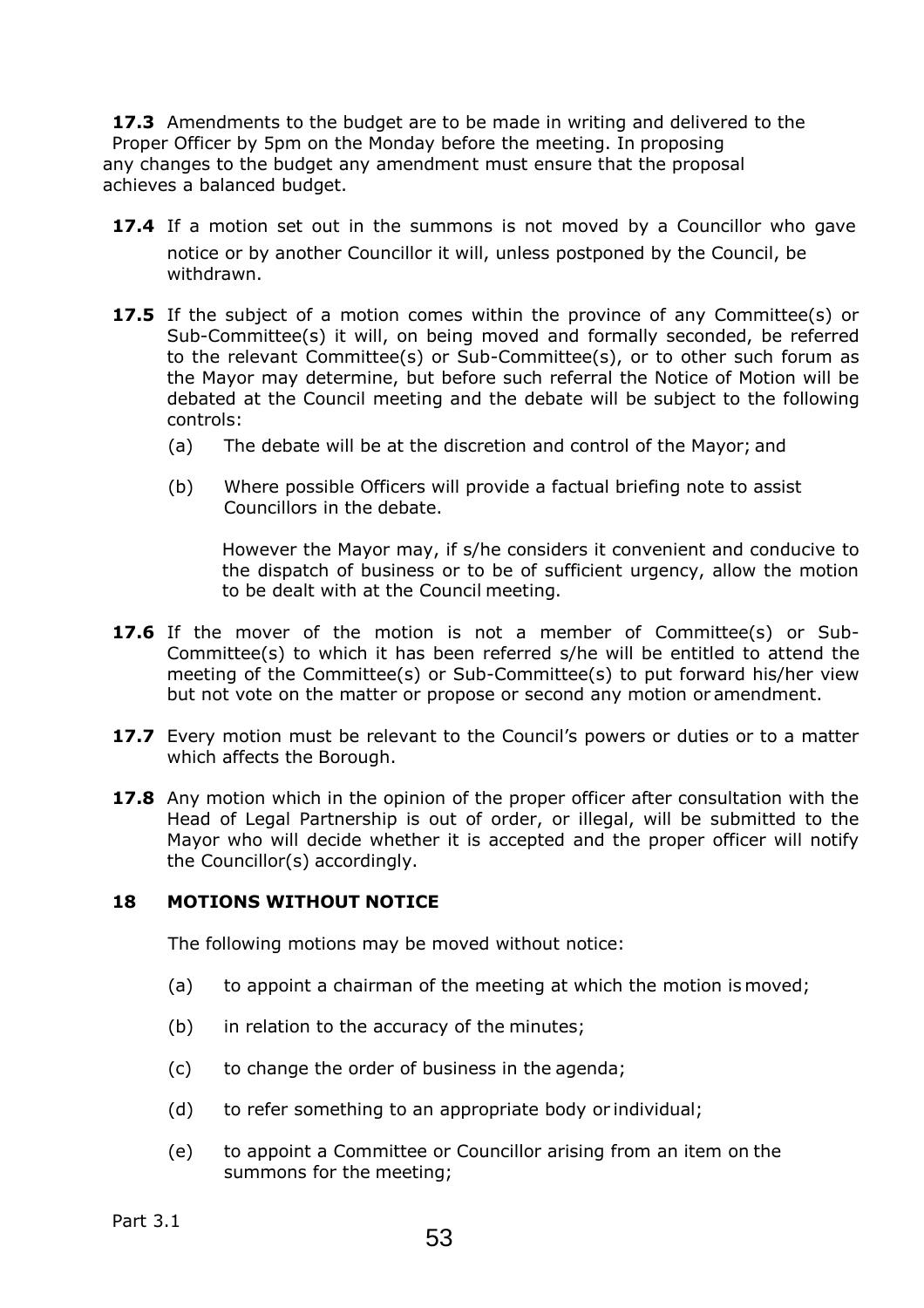- (f) to receive reports or adoption of recommendations of Committees or officers an any resolutions following from them;
- (g) to withdraw a motion;
- (h) to amend a motion;
- (i) to proceed to the next business;
- (j) to move;
- (k) to adjourn a debate;
- (l) to adjourn a meeting;
- (m) before the hour of 10.30 pm being reached to extend the meeting until 11.00 pm in accordance with Council procedure rule 10(a);
- (n) to suspend a particular Council procedure rule;
- (o) to exclude the public and press in accordance with the Access to Information Rules;
- (p) to not hear further a Councillor named under Rule 25.3 or to exclude them from the meeting under Rule 25.4 ;
- (q) to give the consent of the Council where its consent is required by this Constitution;
- (r) to extend the time limit for speeches;
- (s) to determine the time and date of the adjourned meeting in accordance with Council procedure rule 10(b); and
- (t) to put the motion in parts to the vote.

## **19 RULES OF DEBATE**

## **19.1 No speeches until motion seconded**

No speeches may be made after the mover has moved a proposal and explained the purpose of it until the motion has been seconded.

## **19.2 Right to require motion in writing**

Unless notice of the motion has already been given, the Mayor may require it to be written down and handed to him/her before it is discussed.

## **19.3 Seconder's speech**

When seconding a motion or amendment, a Councillor may reserve their speech until later in the debate.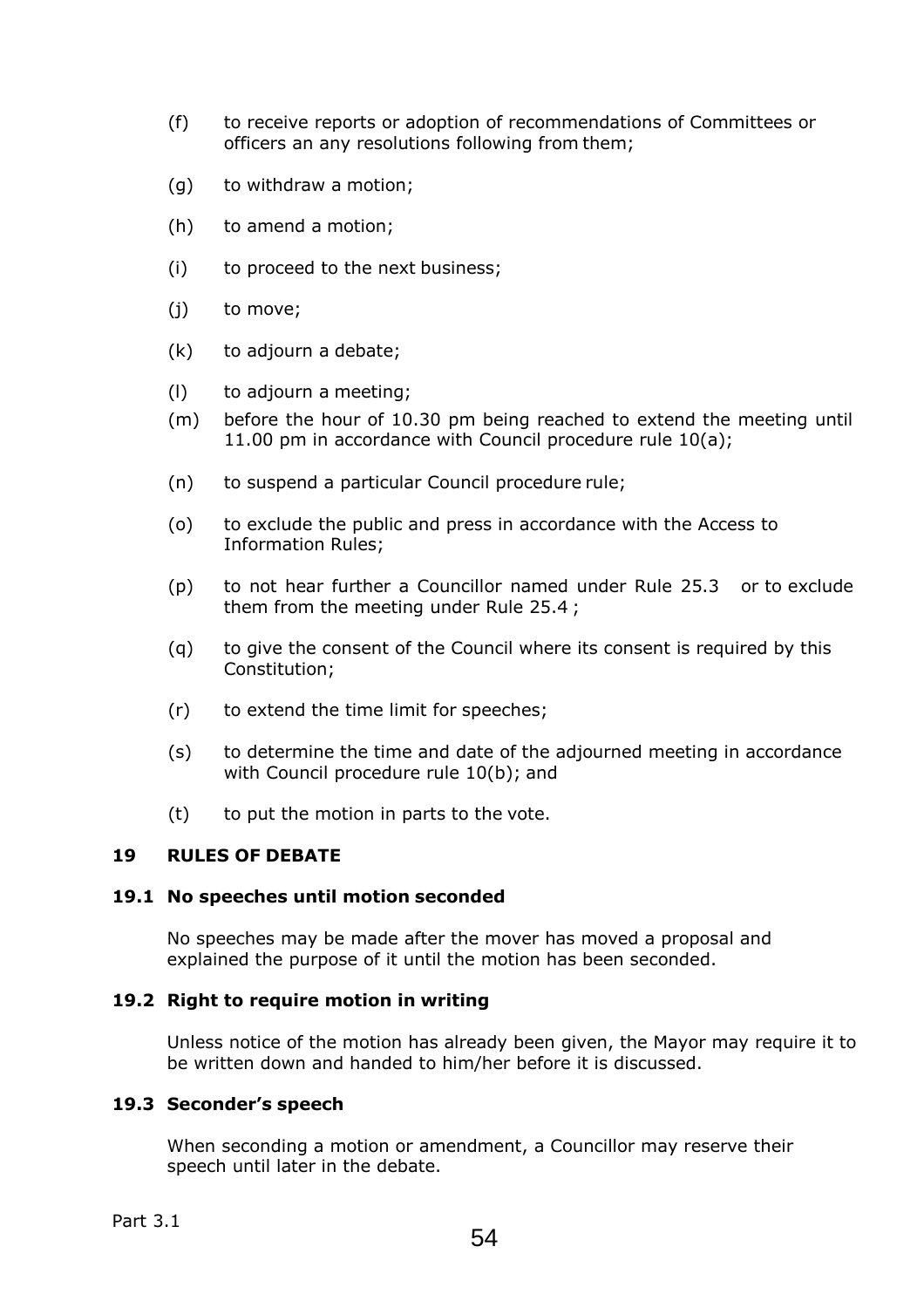## **19.4 Content and length of speeches**

Speeches must be directed to the question under discussion or to a personal explanation or point of order. No speech may exceed three minutes without the consent of the Mayor, except when moving a motion submitted in accordance with rule 17 above, when the mover will be entitled to speak for five minutes, or except when a Group Leader is moving his/her Group's budget proposals at the Budget Making Council, when the mover will be entitled to speak for ten minutes.

## **19.5 When a Councillor may speak again**

A Councillor who has spoken on a motion may not speak again whilst it is the subject of debate, except:to speak once on an amendment moved by another Councillor;

- (a) to move a further amendment if the motion has been amended since s/he last spoke;
- (b) if his/her first speech was on an amendment moved by another Councillor, to speak on the main issue (whether or not the amendment on which s/he spoke was carried);
- (c) in exercise of a right of reply;
- (d) on a point of order; and
- (e) by way of personal explanation.

## **19.6 Amendment to motions**

- (a) An amendment to a motion must be relevant to the motion and will either be:
	- (i) to refer the matter to an appropriate body or individual for consideration or reconsideration;
	- (ii) to leave out words;
	- (iii) to leave out words and insert or add others; or
	- (iv) to insert or add words.

as long as the effect of (ii) to (iv) is not to negate the motion.

- (b) Only one amendment may be moved and discussed at any one time. No further amendment may be moved until the amendment under discussion has been disposed of.
- (c) If an amendment is not carried, other amendments to the original motion may be moved.

Part 3.1 (d) If an amendment is carried, the motion as amended takes the place of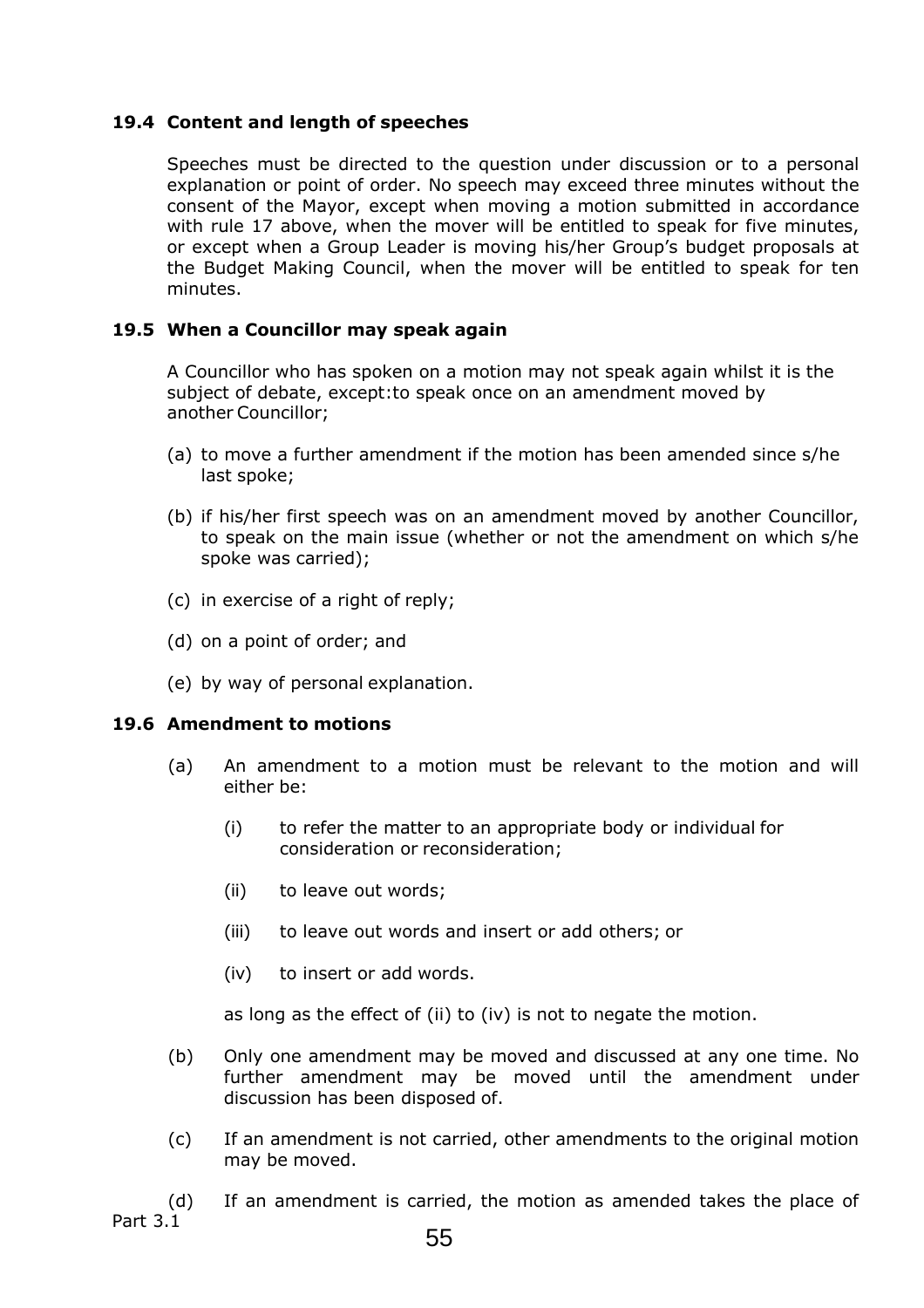the original motion. This becomes the substantive motion to which any further amendments are moved.

(e) If there are no further amendments the Mayor will put the substantive motion to the vote.

## **19.7 Alteration of motion**

- (a) A Councillor may when moving a motion of which s/he has given notice alter it with the consent of the meeting and the other signatories. The meeting's consent will be signified without discussion.
- (b) A Councillor may alter a motion which s/he has moved without notice with the consent of both the meeting and the seconder. The meeting's consent will be signified without discussion.
- (c) Only alterations which could be made as an amendment may be made.

## **19.8 Withdrawal of motion**

A Councillor may withdraw a motion which s/he has moved with the consent of both the meeting and the seconder. The meeting's consent will be signified without discussion. No Councillor may speak on the motion after the mover has asked permission to withdraw it unless permission is refused.

## **19.9 Right of reply**

- (a) The mover of a motion has a right to reply at the end of the debate on the motion, immediately before it is put to the vote.
- (b) The mover of the amendment has a right of reply to the debate on his/her amendment (before the right of reply of the mover of the original motion).
- (c) If an amendment is moved, the mover of the original motion has the right of reply at the close of the debate on the amendment, if s/he has spoken on it.

## **19.10 Motions which may be moved during debate**

When a motion in under debate, no other motion may be moved except the following procedural motions:

- (a) to withdraw a motion;
- (b) to amend a motion;
- (c) to proceed to the next business;
- (d) to move;
- (e) to adjourn a debate;
- (f) to adjourn a meeting;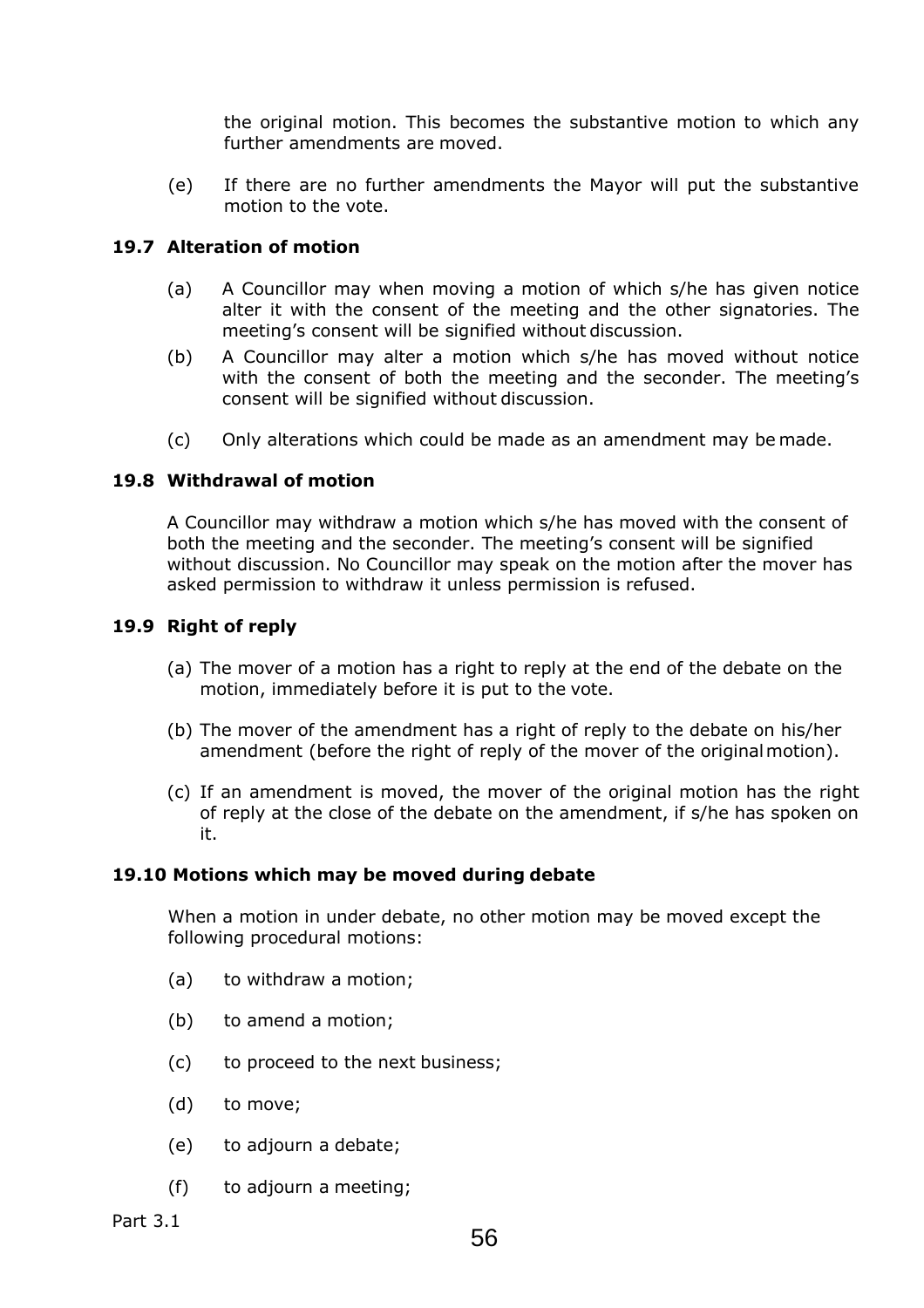- (g) that the meeting continue until 11.00pm;
- (h) to exclude the public and press in accordance with the Access to Information Rules; or
- (i) to not hear further a Councillor named under Rule 25.3 or to exclude them from the meeting under Rule 25.4.

## **19.11 Closure motions**

- (a) A Councillor may move, without comment, the following motions at the end of a speech of another Councillor:
	- (i) to proceed to the next business;
	- (ii) that the question be now put;
	- (iii) to adjourn a debate; or
	- (iv) to adjourn a meeting.
- (b) If a motion to proceed to next business is seconded and the Mayor thinks the item has been sufficiently discussed, s/he will give the mover of the original motion a right to reply and then put the procedural motion to the vote.
- (c) If a motion that the question be now put is seconded and the Mayor thinks the item has been sufficiently discussed, s/he will put the procedural motion to the vote. If it is passed s/he will give the mover of the original motion a right to reply before putting his/her motion to the vote.
- (d) If a motion to adjourn the debate or to adjourn the meeting is seconded and the Mayor thinks the item has not been sufficiently discussed and cannot reasonably be so discussed on that occasion, s/he will put the procedural motion to the vote without giving the mover of the original motion the right of reply.

## **19.12 Point of order**

A Councillor may raise a point of order at any time. The Mayor will hear them immediately. A point of order may only relate to an alleged breach of these Council Procedure Rules or the law. The Councillor must indicate the rule or law and the way in which s/he consider it has been broken. The ruling of the Mayor on the matter will be final.

## **19.13 Personal explanation**

A Councillor may make a point of personal explanation at any time. A personal explanation may only relate to some material part of an earlier speech by the Councillor (whether or not made at the meeting) which may appear to have been misunderstood in the present debate. The ruling of the Mayor on the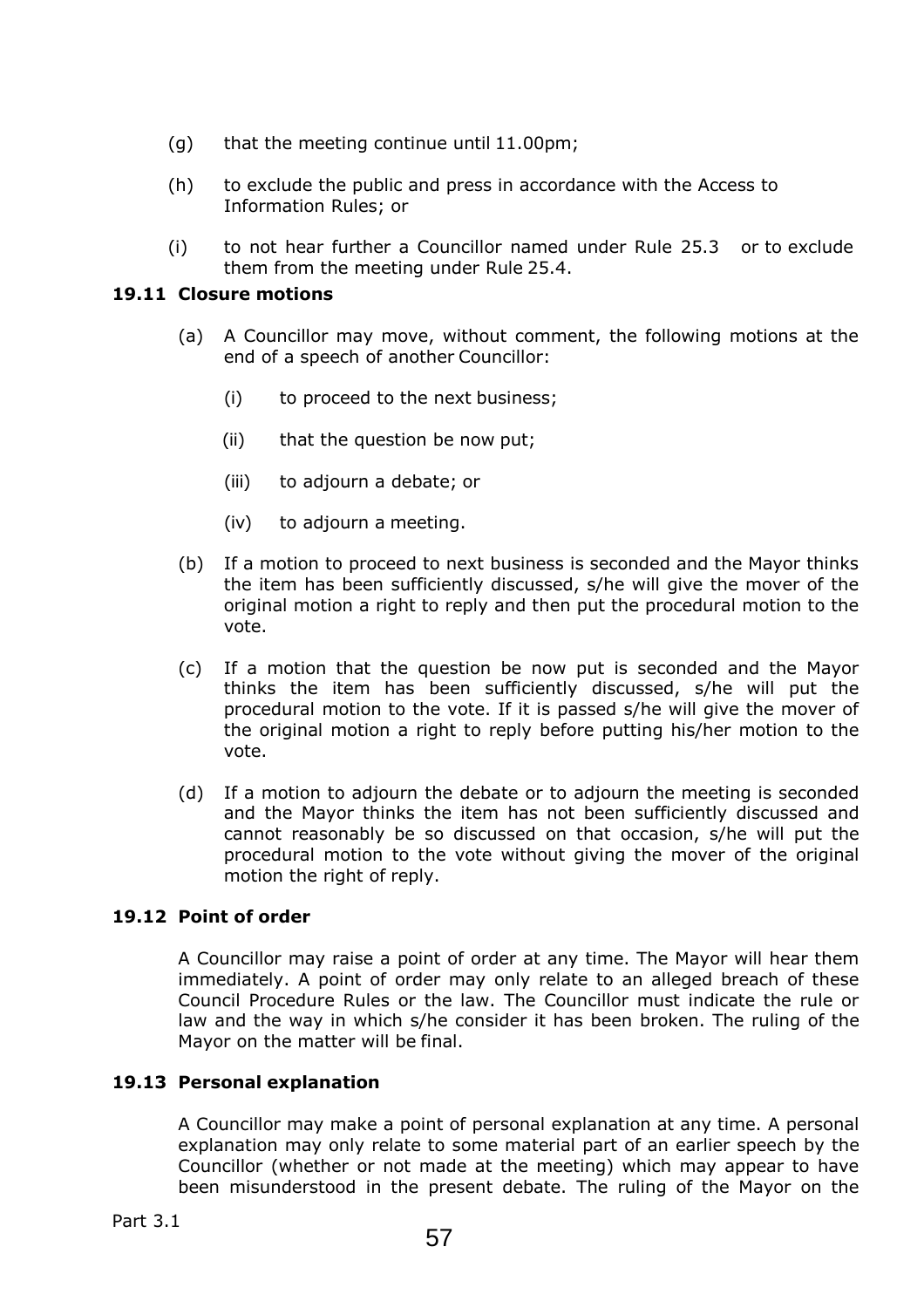admissibility of a personal explanation will be final.

## **20 PREVIOUS DECISIONS AND MOTIONS**

## **20.1 Motion to rescind a previous decision**

 A motion or amendment to rescind a decision made at a meeting of Council within the past six months cannot be moved unless the notice of

Motion is signed by at least one third of the whole number of the Council

## **20.2 Motion similar to one previously rejected**

 A Motion or amendment in similar terms to one that has been rejected at a meeting of Council in the past six months cannot be moved unless the notice of Motion or amendment is signed by at least one third of the whole number of the Council Members. Once the Motion or amendment is dealt with, no one can propose a similar Motion or amendment for six months.

## **21 LEADERS REPORT ON CURRENT ISSUES**

- **21.1** At every Ordinary Meeting of the Council (except the Annual Meeting) after the Question and Answer session dealing with questions by Councillors, the Leader shall report to the Council on current issues.
- **21.2** The Leaders of every other Group shall then have the right to respond to the issues raised.
- **21.3** Each Group Leader may speak for up to five minutes.
- **21.4** After the Leader and the other Group Leader have spoken the Mayor will open the item to questions from Councillors for a period of fifteen minutes.
- **21.5** Questions to be asked by Councillors as set out in 21.4 above will be limited to those issues raised by the Leader and the other Group Leaders in their speeches. Questions will be answered as directed by the questioner and will not require a response from all Group Leaders. The Mayor will be the sole determinant of whether the question relates to the issues raised in these speeches.

## **22 VOTING**

**22.1** Unless this Constitution (or the law) provides otherwise, any matter will be decided by a simple majority of those Councillors voting and present in the room at the time the question was put.

## **22.2 Mayor's casting vote**

If there are equal numbers of votes for and against, the Mayor will have a second or casting vote, regardless of whether s/he has used his/her first vote. There will be no restriction on how the Mayor chooses to exercise a casting vote.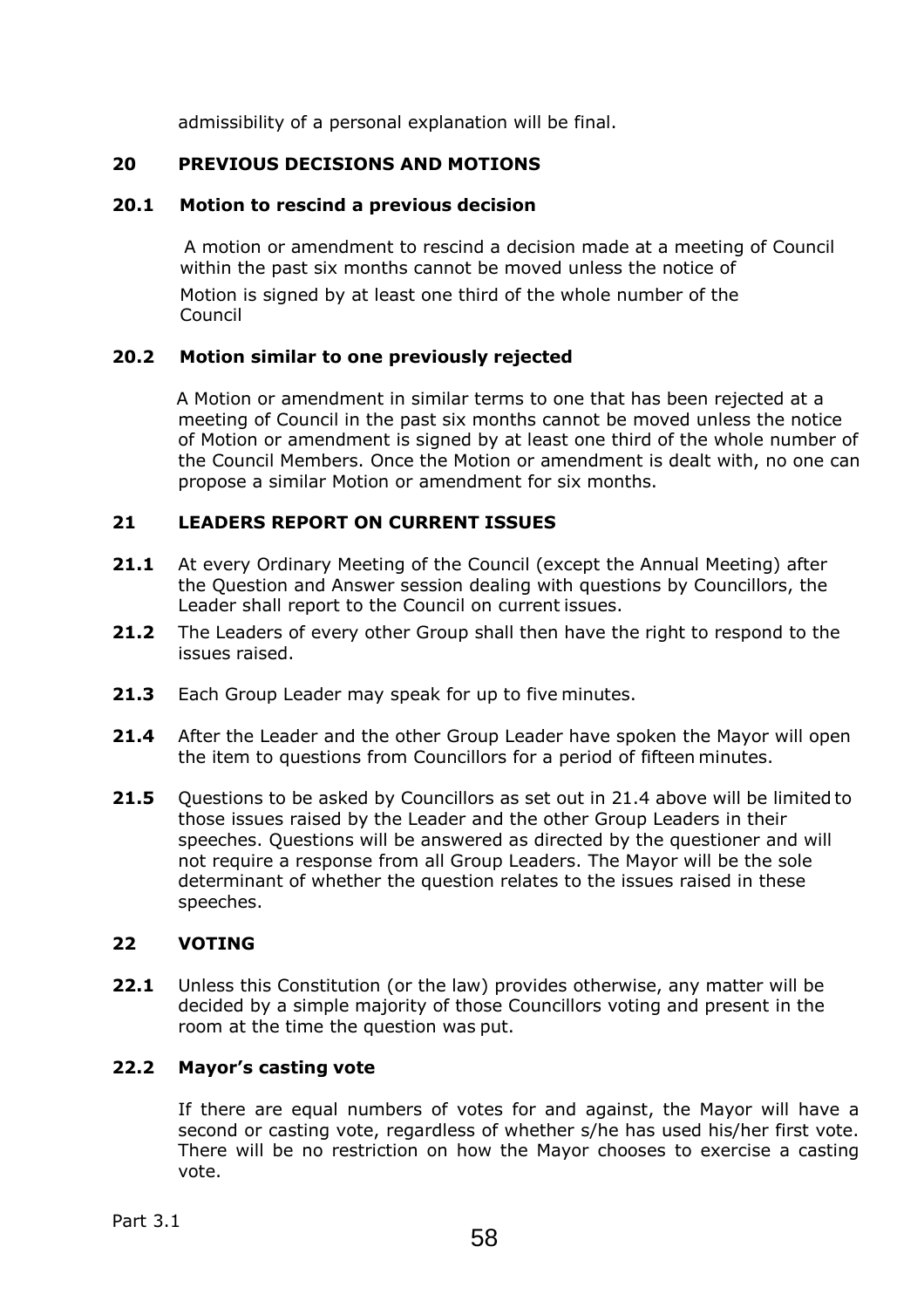#### **Council – 25 September 2019 – Motion on Access to Information Briefing Note**

- The provisions covering exempt information and access to information are set out in the Local Government Act 1972 as amended (by the Local Government (Access to Information) Act 1985 and the Local Government (Access to Information) (Variation) Order 2006 amongst others). The Council's constitution sets out, with regard to Members, how those rules are applied locally.
- It is important to understand that there are two types of 'private' information in this context. They are:
	- $\circ$  Exempt this is information where the proper officer has determined that the information should not be made public. This is only possible where the information falls under one of the exempt categories in Part I of Schedule 12A to the Local Government Act 1972.
	- o Confidential this is information supplied to us confidentially under another mechanism it may have come from the police, the MoD or some other source and we would be breaking the law if we released it without express permission to do so.
- The Motion on the papers specifies exempt information and does not specify confidential information.
- The exempt paragraphs under Part I of Schedule 12A of the Local Government Act 1972 are:
	- $\circ$  1 Information relating to any individual.
	- o 2 Information which is likely to reveal the identity of an individual.
	- $\circ$  3 Information relating to the financial or business affairs of any particular person (including the authority holding that information).
	- o 4 Information relating to any consultations or negotiations, or contemplated consultations or negotiations, in connection with any labour relations matter arising between the authority or a Minister of the Crown and employees of, or office holders under, the authority.
	- $\circ$  5 Information in respect of which a claim to legal professional privilege could be maintained in legal proceedings.
	- $\circ$  6 Information which reveals that the authority proposes (a)to give under any enactment a notice under or by virtue of which requirements are imposed on a person; or (b) to make an order or direction under any enactment
	- $\circ$  7 Information relating to any action taken or to be taken in connection with the prevention, investigation or prosecution of crime.
- The motion relates to making exempt information available to all Councillors by default. The current status is that Members of Committees are provided with exempt information and other Councillors have to demonstrate a 'need to know' (to the Monitoring Officer) before the information is made available to them. By virtue of the nature of the test, this is done on a case by case basis.
- The "need to know" approach currently adopted by the Council is in line with the common law right (R v Birmingham City Council ex p O (1983)) which established the principle that Councillors had a right of access to material within the possession of the Council if they could demonstrate a "need to know". The proposed motion will be departing from the common law principle and the practice adopted by other Councils.
- It is vital that the implications of blanket access for Councillors and removing the 'need to know' requirement are fully considered. A simple example would be as follows:
	- o The Council is looking to purchase a piece of land that is valued at £2.5m
	- o The Policy and Resources Committee authorise the Director of Finance and Business Improvement to purchase the land with authorisation to spend up to £3m.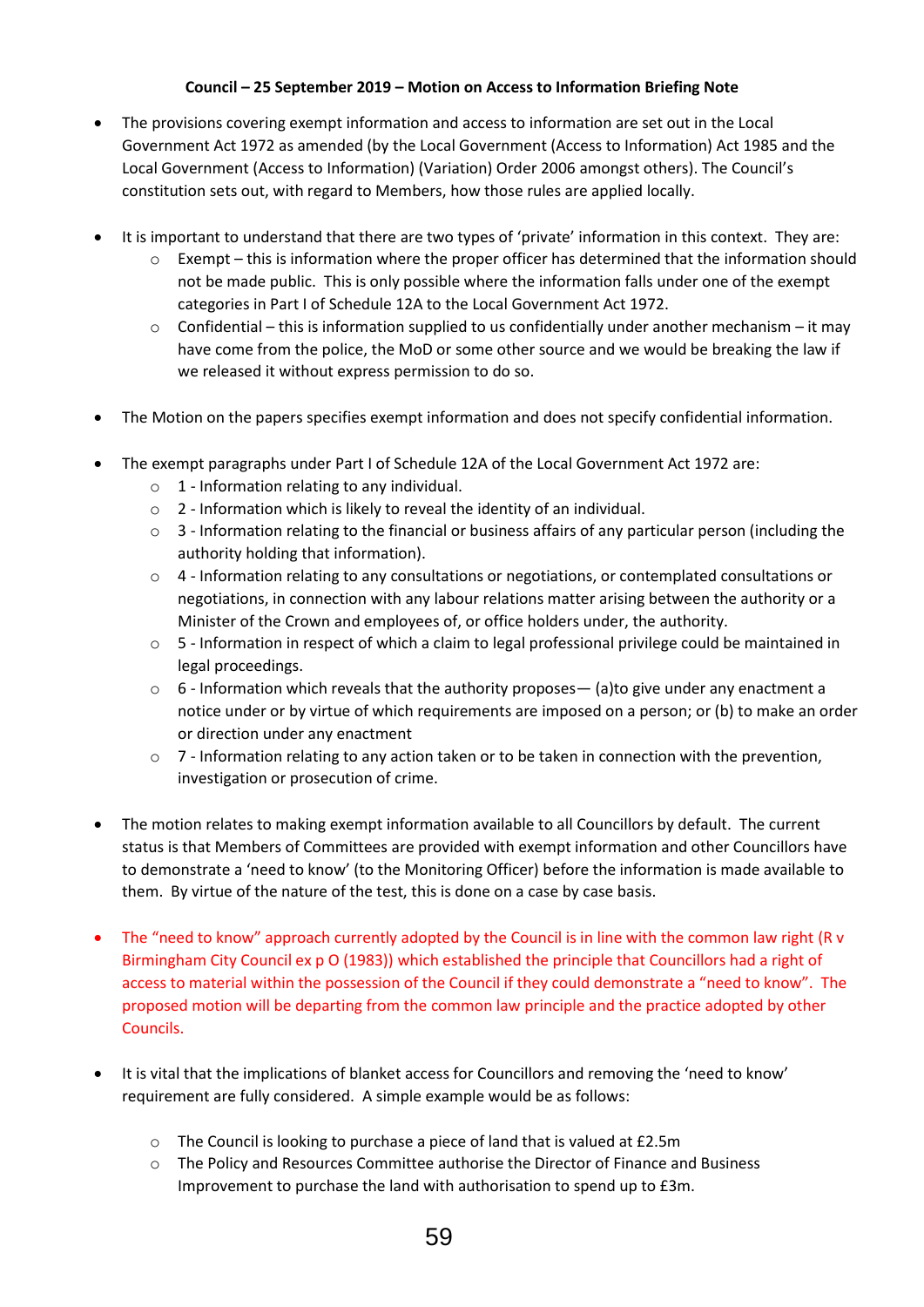The landowner is a Councillor who has a registered DPI and also has access to the exempt information (under paragraph 3 financial/business affairs)

o The Councillor now knows that they could hold out for £3m from the Council – which prejudices the Council's interests.

(The above examples and other scenarios may hinder the Council discharging its statutory obligation eg the obligation to secure the best price reasonably obtainable under section 123(2) the Local Government Act 1972; third party information may be compromised leading to a possible contractual breach resulting in a claim for compensation / court proceedings).

 These implications, and any others, will need to be considered in detail by Democracy and General Purposes when they consider the motion and any subsequent changes to the constitution.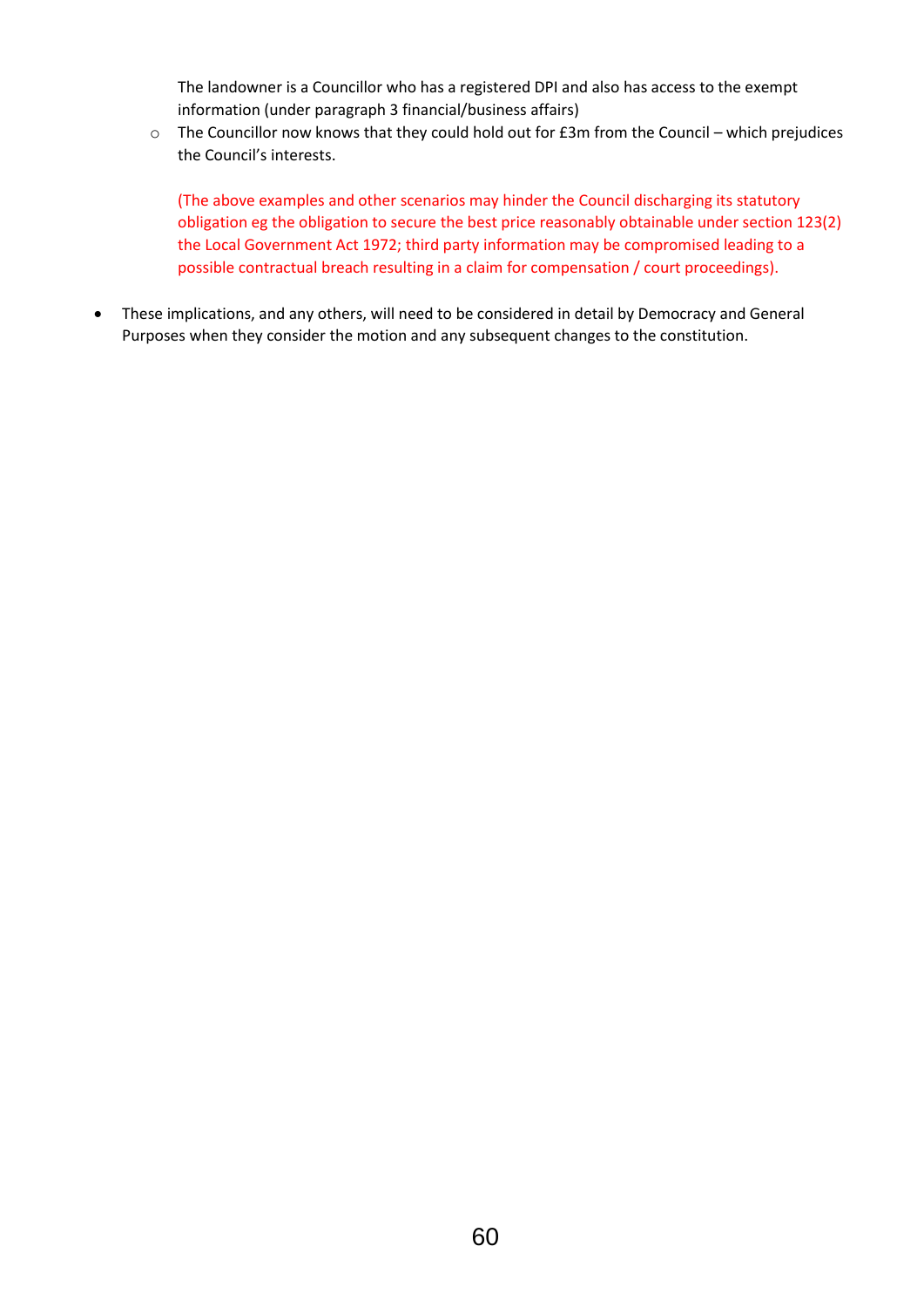## **GUIDANCE NOTE ON CONFIDENTIAL AND EXEMPT INFORMATION**

### **MAIDSTONE BOROUGH COUNCIL**

#### 1. **Introduction**

We have prepared this briefing note to assist officers and members to understand the statutory requirements about confidential and exempt information at meetings and to provide guidance on when and how to exclude such items from public disclosure when appropriate.

- 2. The legislation is set out in the local Government Act 1972 and also in the Access to Information Procedure Rules. Members and officers will find the Access to Information Procedure Rules in Part 3.2 of the Constitution.
- 3. There are different rules about information classed as "confidential" and information classed as "exempt".

#### **Confidential Information<sup>1</sup>**

- 4. A local authority *must* exclude the public or press from a meeting during an item of business if it includes confidential information.
- 5. Confidential information is defined as:
	- Information provided to the local authority by a government department that forbids disclosure of the information to the public.
	- Information that is prohibited from being disclosed to the public under legislation or court order (for example, under the Data Protection Act 1998 or the Freedom of Information Act 2000).
- 6. A meeting does not need to pass a resolution to exclude the public before discussing an item of business that includes confidential information. Therefore, it is sufficient for a meeting chairman to request that the public withdraw so that the item of business containing confidential information can be dealt with in private.
- 7. If the Council is planning to exclude the public or press from part of a meeting, any relevant documents should be marked as confidential before the meeting.

## **Exempt Information<sup>2</sup>**

8. A local authority *can* exclude the public or press from a meeting by resolution during an item of business if the item includes exempt information. Note, this provision is not mandatory and therefore the relevant committee can choose whether to exclude the public or not. Before doing so, the committee must pass a resolution to exclude.

61

9. A resolution must:

1

Identify the proceedings (or part) to which it applies.



 $1$  Section 100A(2) and (3) of the Local Government Act 1972

 $2^{2}$  Section 100A (4) and (5) of the Local Government Act 1972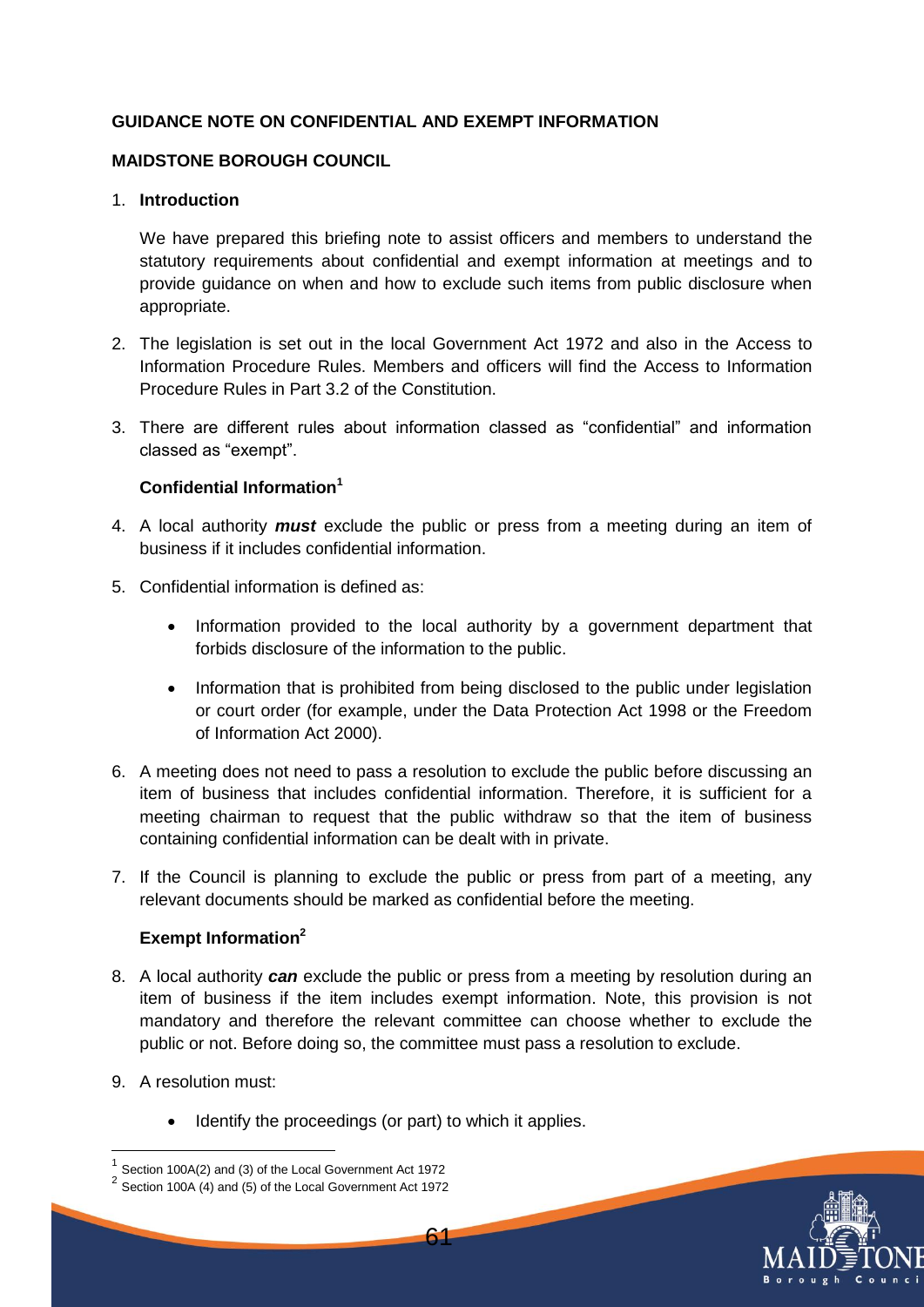- Describe the exempt information that gives rise to the decision to exclude the public from the meeting
- 10. If the committee is satisfied that the above criteria have been met, it will pass a resolution allowing it to lawfully exclude the public during the relevant proceedings at a meeting. As with confidential information, any relevant documents should be marked as exempt before the meeting.

## **What is exempt information<sup>3</sup>?**

11. A list of exempt information is given below:

- Information relating to any individual.
- Information which is likely to reveal the identity of an individual.
- Information relating to the financial or business affairs of any particular person (including the authority holding that information). "Person" includes companies and other organisations.
- Information relating to any consultations or negotiations, or contemplated consultations or negotiations, in connection with any labour relations matters arising between the authority or a Minister of the Crown and any employees of, or office holders under, the authority.
- Information in respect of which a claim to legal professional privilege could be maintained in legal proceedings.
- Information which reveals that the authority proposes:-
	- $\circ$  To give under any legislation a notice under which requirements are imposed on a person; or to make an order or direction under any legislation.
- Information relating to any action taken or to be taken in connection with the prevention, investigation or prosecution of crime.

#### **The Public Interest Test**

All Councils are subject to strict rules on transparency and openness. A council can only consider information exempt if the public interest in maintaining the exemption outweighs the public interest in disclosing the information<sup>4</sup>. Members and officers are advised to keep committee discussions and reports in the public domain as much as possible. It is possible on occasions to publish an open report but keep the exempt information in an appendix which is not published.

Some practical examples of confidential and exempt information are given below for guidance:

 3 Part 1 of Schedule 12A of the Local Government Act 1972

<sup>4</sup> Part 2 of Schedule 12A of the Local Government Act 1972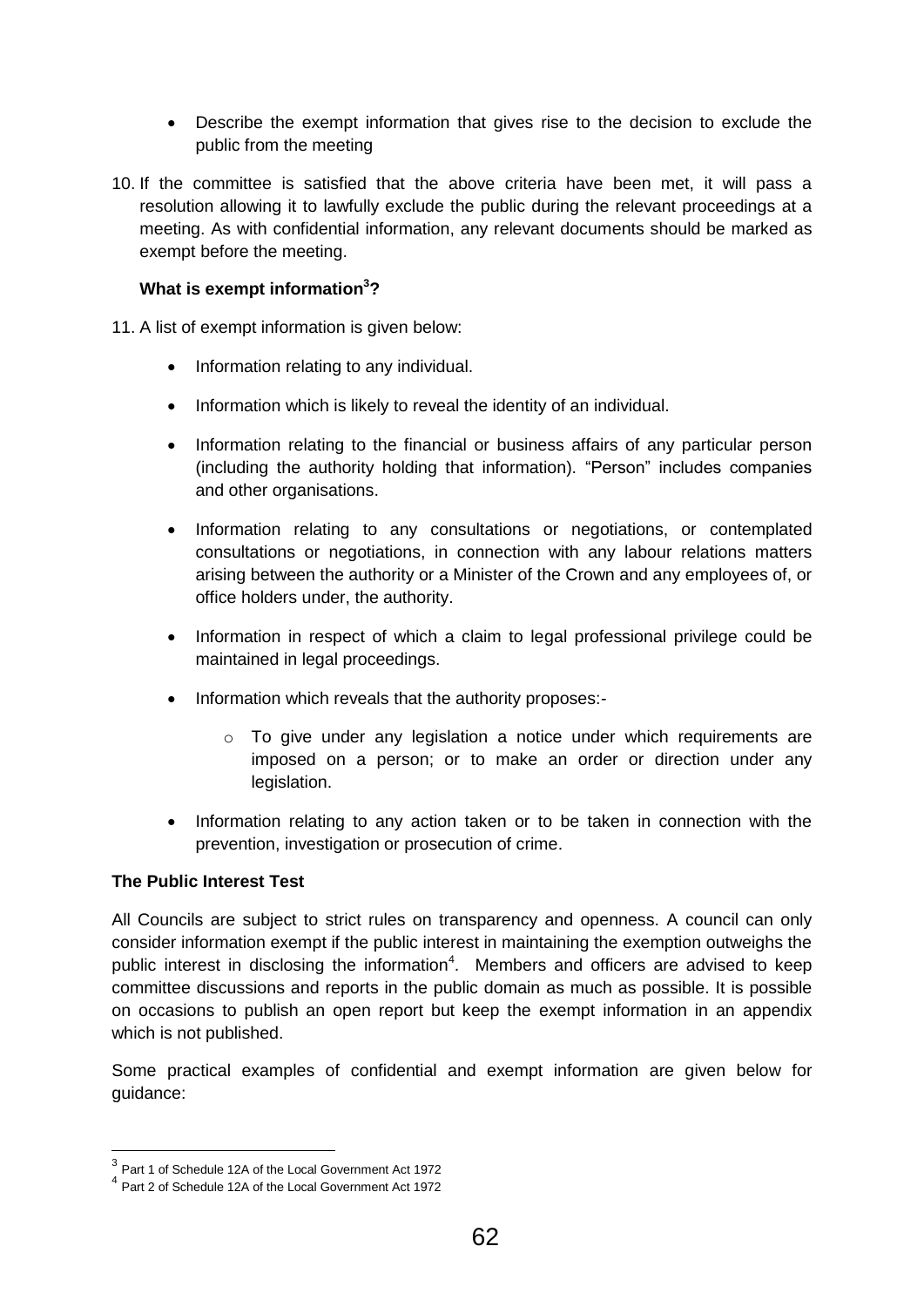## **Example 1**

In "Stoop v Council of the Royal Borough of Kensington and Chelsea and another" [1991], the court held that a planning committee meeting at which the developer and objectors were present was entitled to go into closed session. This was so the council could hear the advice of its solicitor on the likelihood of a successful appeal against the proposed development and costs being awarded to it if planning permission were refused. The court held that the solicitor's advice could be held in private as it was exempt information under Schedule 12A of the LGA 1972.

Note: The relevant exemption is that of "legal professional privilege"

## **Example 2**

Officers report about future plans for some of the Council's assets. The plans include details of investments and property development proposals. The report could be exempt as it falls within the exemption, "Information relating to the financial or business affairs of any particular person (including the authority holding that information)". The definition of "financial or business affairs" includes contemplated as well as current or past activities $5$ . Therefore any report of the council about its own future planned financial or commercial activities could be exempt.

#### **Example 3**

Officers report on the outcome of contract negotiations with a company. The report contains commercially sensitive information about the company. The report could be exempt as it contains "Information relating to the financial or business affairs of any particular person (including the authority holding that information)."

#### **Example 4**

During the progress of a controversial planning application, the Council seeks expert legal advice. Normally, such advice would be subject to legal professional privilege and therefore exempt. However, due to the level of local interest, the Council finds that, in applying the public interest test, the interest in disclosing the advice outweighs the need to keep it exempt and therefore publishes the full advice.

#### **Example 5**

Central Government releases a briefing note to the Council marked "Strictly Confidential" which the Council wishes to discuss. This would be automatically exempt from publication as it is confidential and falls within the definition of "Confidential Information" above.

8 January 2019

**Patricia Narebor, Head of the Legal Partnership Estelle Culligan, Principal Solicitor**

#### **Mid Kent Legal Services**

 5 Part 3 of Schedule 12A of the Local Government Act 1972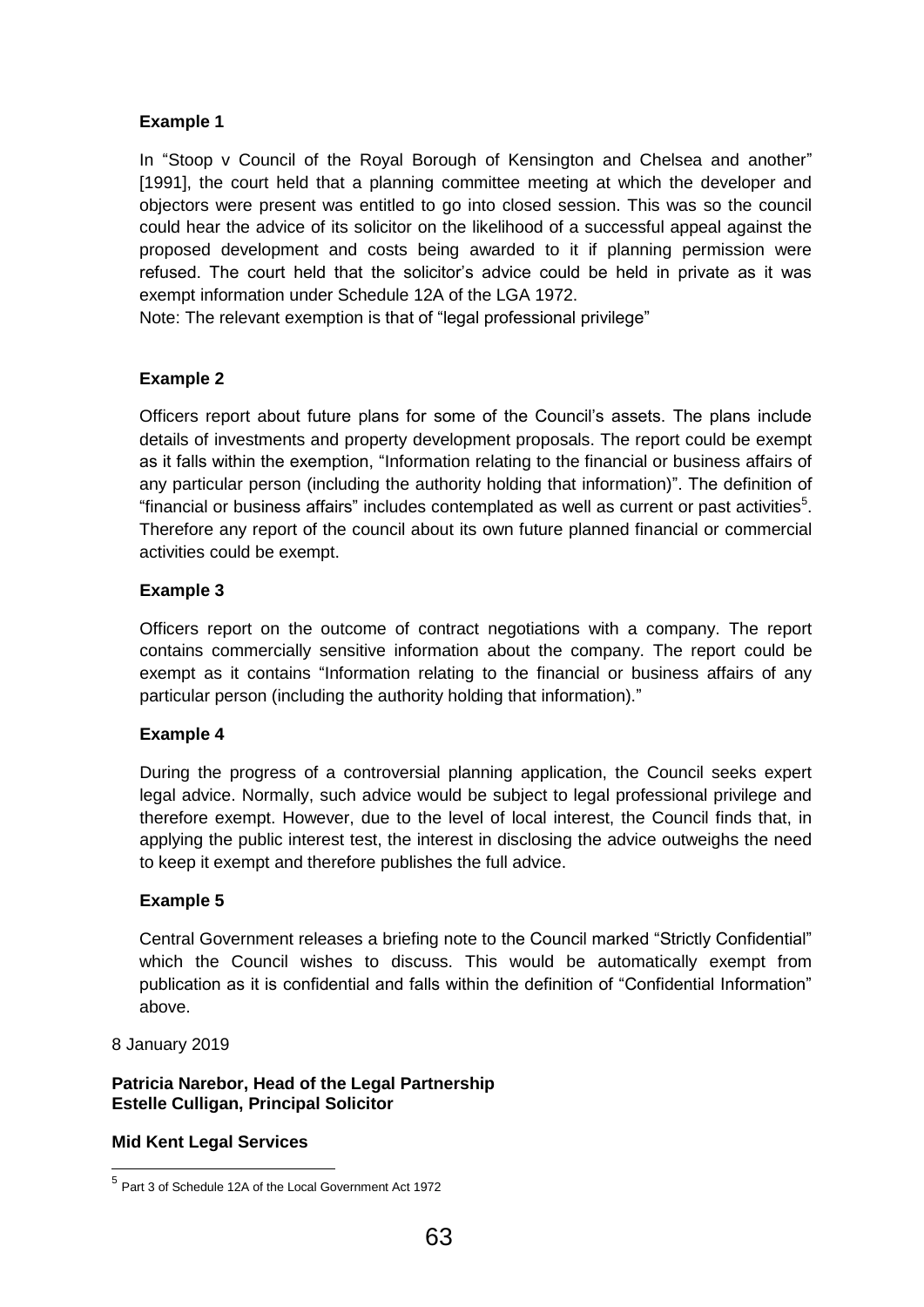Committee and has been determined by Policy and Resources Committee or a decision made by Policy and Resources discharging its function as the Planning Referral body) then any five Councillors may refer the matter to full Council by giving written notice to the Mayor who may reject the referral in consultation with the Deputy Mayor and with advice from the Chief Executive in the same manner as set out above.

- (7) The Council shall consider the matter; decide to endorse the original Policy and Resources Committee decision; or may substitute a different decision in place of the decision of the Committee. The decision of the Council on the matter shall be final.
- (8) In either case should new and relevant information come to light, or a more acceptable course of action be proposed which may resolve the matter to the satisfaction of the Committee, then a Committee Chairman, at the request of any three Councillors in writing, may choose whether to call another meeting of the original Committee to re-consider the decision within five working days of receipt of a referral. The referral to Policy and Resources Committee or the Council would then fall away and the matter would be treated as having been dealt with by the original service Committee. No further referral of the matter would be permitted.

MEETING OF MEMBERS WITH REPRESENTATIVES OF OUTSIDE BODIES (Minute 195 of General Purposes Committee 21 March 1990)

Where a meeting is held with representatives of an outside organisation and reference is made to the actions or comments of a Member of the Council who

is not present at that meeting, before including a note of the actions or comments in the Minutes of that meeting or accepting as correct any minutes prepared by the representatives of the outside organisation containing such a note, the relevant Director or duly authorised Officer shall verify the position with the Member concerned.

## **3.2 ACCESS TO INFORMATION PROCEDURE RULES**

#### **1. SCOPE**

These rules apply to all meetings of the Council, Committees, Panels and Sub-Committees (together called meetings).

Some meetings involve Councillors and officers; they may be briefings or agenda planning meetings and these are not open to the public nor are meetings of the political groups on the Council.

## **2. ADDITIONAL RIGHTS TO INFORMATION**

These rules do not affect any more specific rights to information given elsewhere in this Constitution or by the law.

#### **3. RIGHTS TO ATTEND AND RECORD MEETINGS**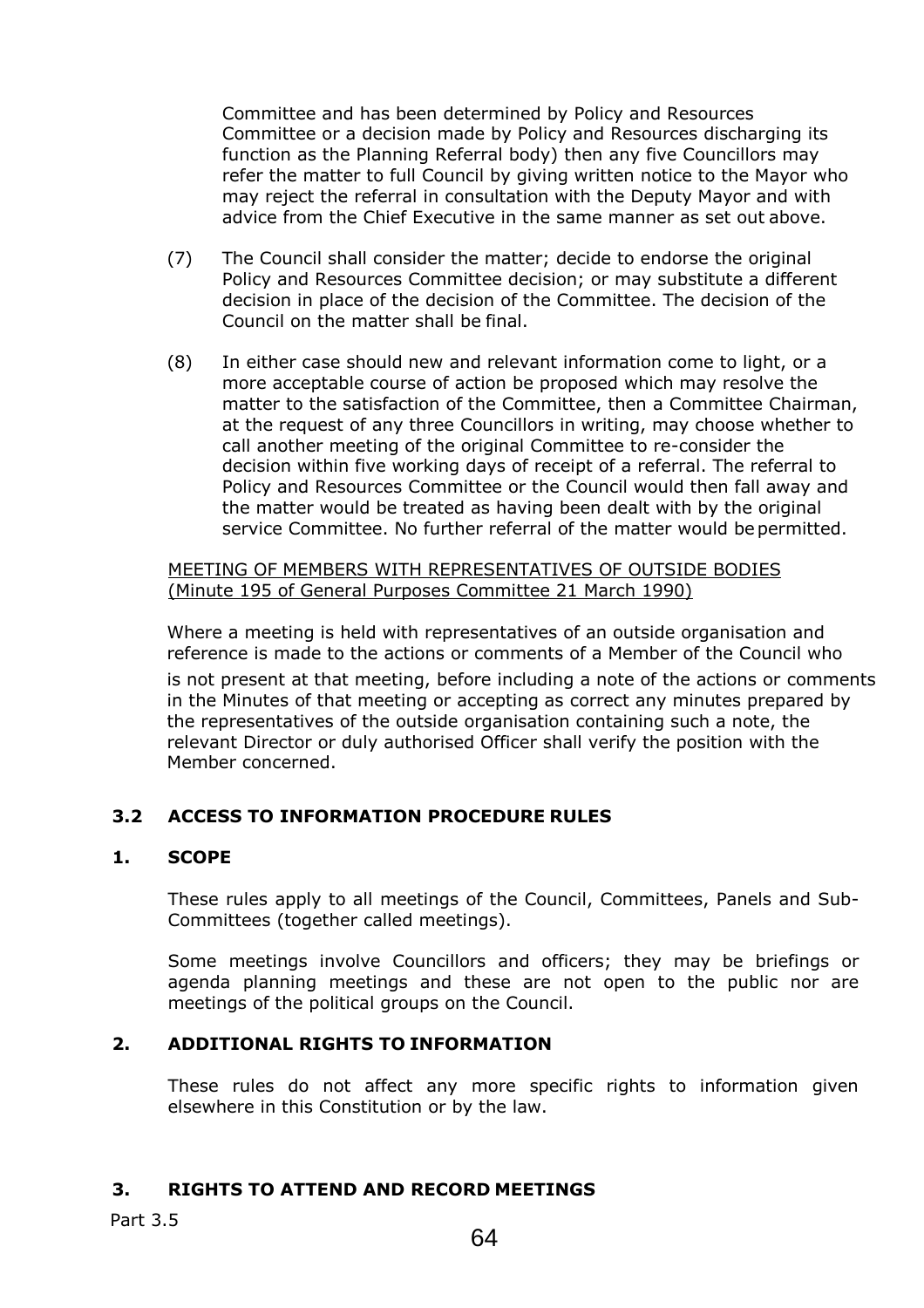Members of the public may attend all meetings subject only to the exceptions in these rules.

Members of the public attending meetings of the Council and Committees in open session may record the meeting using whatever non-disruptive methods that they consider appropriate, including filming, photographing, audio recording and use of social media. Recording of any part of a meeting held in closed session is not permitted. Anyone filming a meeting is asked to only focus on those actively participating.

All attendees should be made aware that they may be filmed or recorded whilst attending a meeting and that attendance at the meeting signifies consent to this.

The Chairman of the meeting has the discretion to halt any recording for a number of reasons including disruption caused by the filming, recording or its transmission or the nature of the business being conducted.

Questions should be addressed to the Democratic Services Team at committeeservices@maidstone.gov.uk (members of the press should contact the Press Office).

## **4. NOTICES OF MEETINGS**

The Council will give at least five clear working days' notice of any meeting by posting details of the meeting at the offices of the Council unless the meeting is called at shorter notice, when details of the meeting will be posted as soon as it is called.

#### **5. ACCESS TO AGENDA AND REPORTS BEFORE THE MEETING**

The Council will make copies of the agenda and reports open to the public available for inspection at the designated office at least five clear working days before the meeting. If an item is added to the agenda later, the revised agenda will be open to inspection from the time the item was added to the agenda (where reports are prepared after the summons has been sent out, the designated officer shall make each such report available to the public as soon as the report is completed and sent to Councillors). Agendas and papers are available here: http://www.maidstone.gov.uk/council/meetings,-minutes-andagendas

#### . **6. SUPPLY OF COPIES**

The Council will supply copies of:

- (a) any agenda and reports which are open to public inspection;
- (b) any further statements or particulars necessary to indicate the nature of the items in the agenda; and
- (c) if the proper officer thinks fit, copies of any other documents supplied to Councillors in connection with an item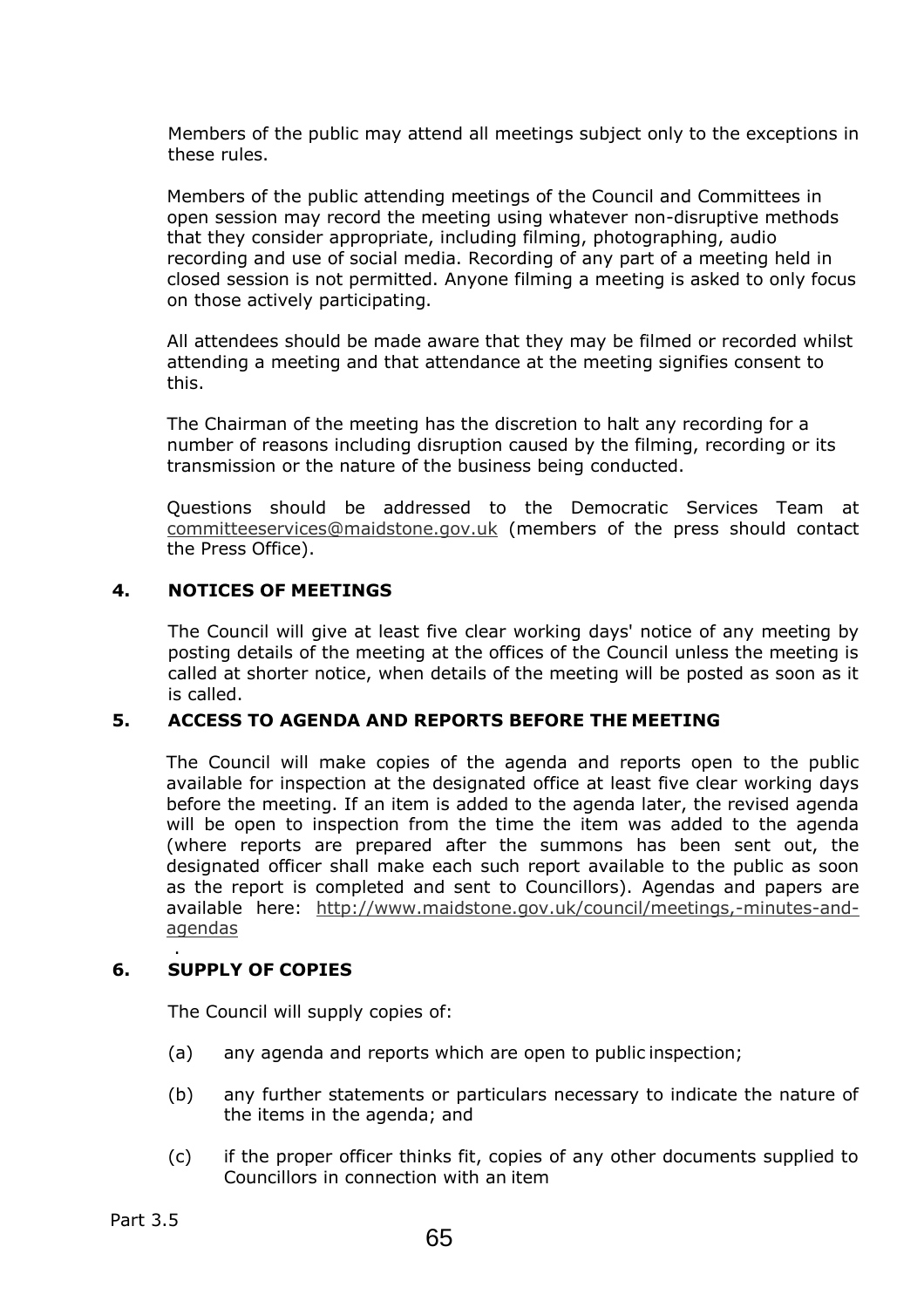to any person on payment of a charge for postage and any other costs, or electronically without charge.

## **7. ACCESS TO MINUTES ETC. AFTER THE MEETING**

The Council will make available for public inspection copies of the following for six years after a meeting:

- (a) the minutes of the meeting (or records of decisions taken, together with reasons), excluding any part of the minutes of proceedings when the meeting was not open to the public or which disclose exempt or confidential information;
- (b) a summary of any proceedings not open to the public where the minutes open to inspection would not provide a reasonably fair and coherent record;
- (c) the agenda for the meeting; and
- (d) reports relating to items when the meeting was open to the public.

## **8. BACKGROUND PAPERS**

#### **8.1 List of background papers**

The author of a report will set out in every report which is not confidential or exempt a list of those documents (called background papers) relating to the subject matter of the report and where they can be inspected which in his/her opinion:

- (a) disclose any facts or matters on which the report or an important part of the report is based; and
- (b) which have been relied on to a material extent in preparing the report

but this does not include published works or those which disclose exempt or confidential information (as defined in Rule 10).

#### **8.2 Public inspection of background papers**

The Council will make available for public inspection for four years after the date of the meeting a copy of each of the documents on the list of background papers.

#### **9. SUMMARY OF PUBLIC'S RIGHTS**

A written summary of the public's rights to attend meetings and to inspect and copy documents must be kept at and be available to the public at the Council's main offices.

#### **10. EXCLUSION OF ACCESS BY THE PUBLIC TO MEETINGS**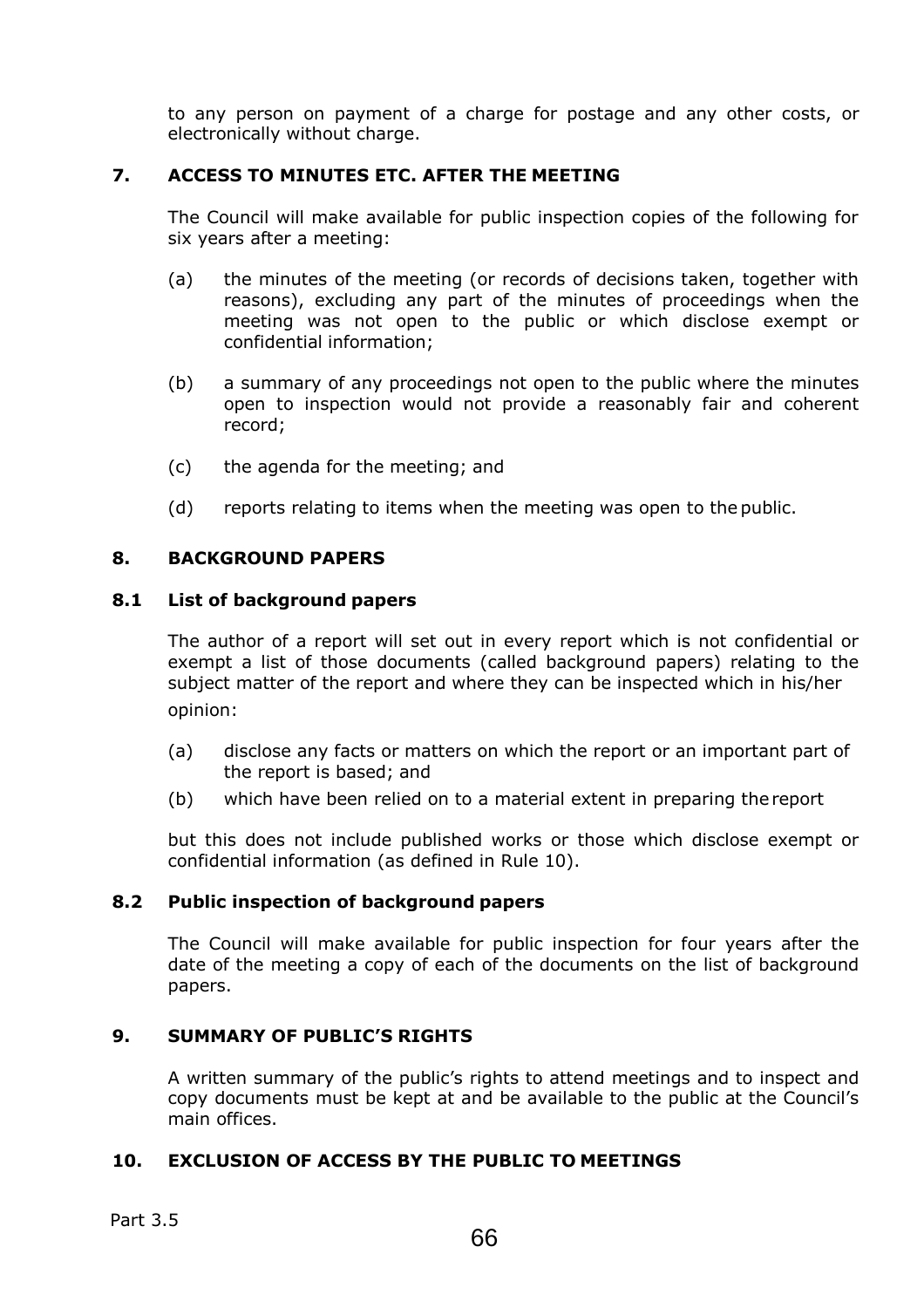## **10.1 Confidential information – requirement to exclude public**

The public must be excluded from meetings whenever it is likely, in view of the nature of the business to be transacted or the nature of the proceedings, that confidential information would be disclosed.

## **10.2 Exempt information – discretion to exclude public**

The public may be excluded from meetings whenever it is likely, in view of the nature of the business to be transacted or the nature of the proceedings, that exempt information (see below) would be disclosed.

Where a meeting will determine any person's civil rights or obligations, or adversely affect their possessions Article 6 of the Human Rights Act 1998 establishes a presumption that the meeting will be held in public unless a private hearing is necessary for one of the reasons specified in Article 6, or the person who is the subject of the hearing requests that the matter is determined in private.

## **10.3 Meaning of confidential information**

Confidential information means information given to the Council by a Government Department on terms which forbid its public disclosure, or information which cannot be publicly disclosed by Court Order.

## **10.4 Meaning of exempt information**

Exempt information means information falling within the following categories:

|    | <b>Category</b>                                                                                                                                                                                                                                                                                   | Condition<br>$\mathbf{1}$                                                                                                                                                                                                           |
|----|---------------------------------------------------------------------------------------------------------------------------------------------------------------------------------------------------------------------------------------------------------------------------------------------------|-------------------------------------------------------------------------------------------------------------------------------------------------------------------------------------------------------------------------------------|
| 1. | Information relating to any individual.                                                                                                                                                                                                                                                           | Information is exempt<br>information if and so<br>long, as in all the<br>circumstances of the<br>case, the public interest<br>in maintaining the<br>exemption outweighs the<br>public interest in<br>disclosing the<br>information. |
| 2. | Information which is likely to reveal the<br>identity of an individual.                                                                                                                                                                                                                           |                                                                                                                                                                                                                                     |
| 3. | Information relating to the financial or<br>business affairs of any particular person<br>(including the authority holding that<br>information).*                                                                                                                                                  |                                                                                                                                                                                                                                     |
| 4. | Information relating to any consultations or<br>negotiations, or contemplated consultations<br>or negotiations, in connection with any<br>labour relations matter arising between the<br>authority or a Minister of the Crown and any<br>employees of, or office holders under, the<br>authority. |                                                                                                                                                                                                                                     |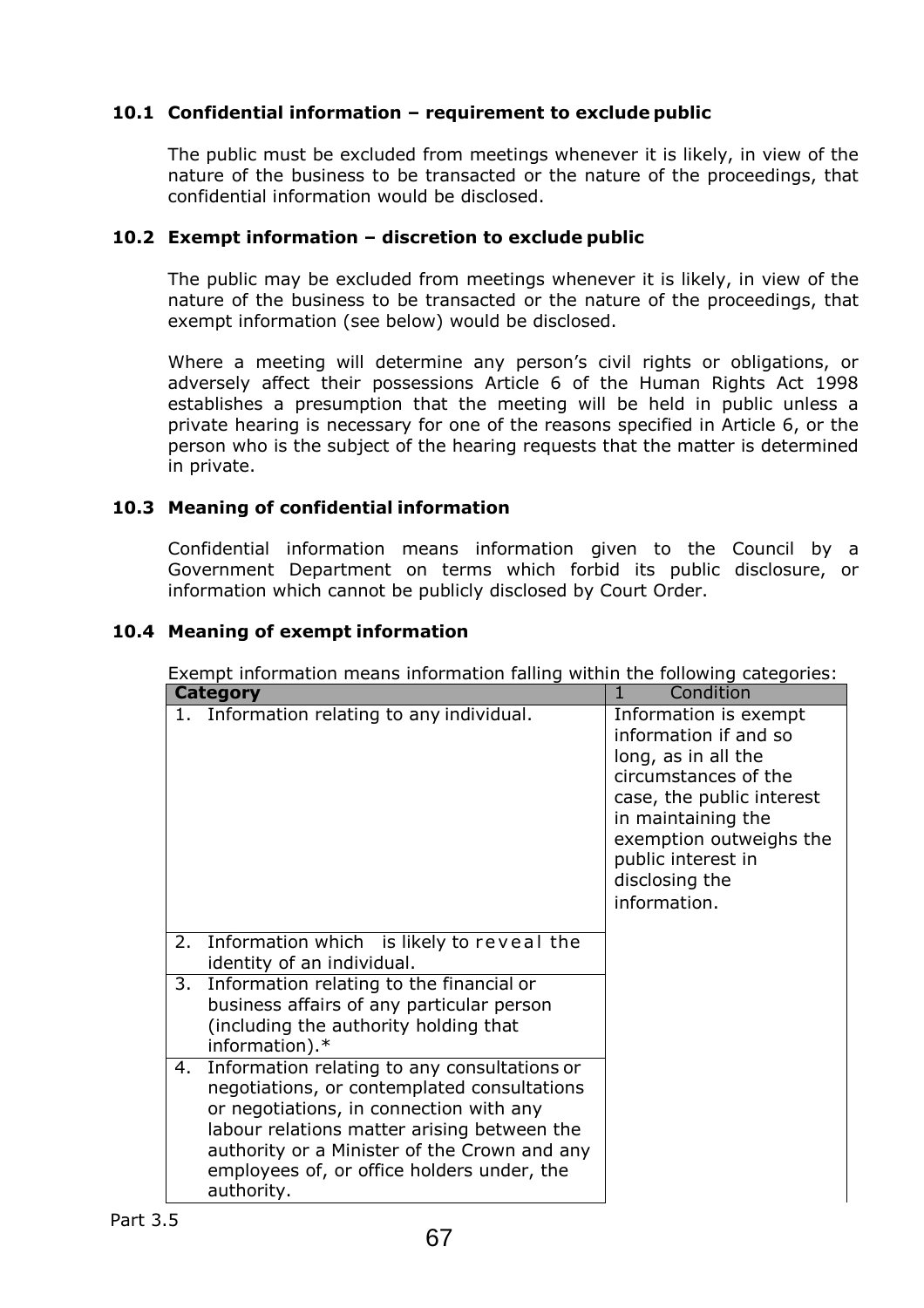| 5. Information in respect of which a claim to<br>legal professional privilege could be<br>maintained in legal proceedings.                   |  |
|----------------------------------------------------------------------------------------------------------------------------------------------|--|
| 6. Information which reveals that the authority<br>proposes:-                                                                                |  |
| a) to give under any enactment a notice under<br>or by virtue of which requirements are<br>imposed on a person; or                           |  |
| b) to make an order or direction under any<br>enactment.                                                                                     |  |
| 7. Information relating to any action taken or<br>to be taken in connection with the<br>prevention investigation or prosecution of<br>crime. |  |

\* Information is not exempt under paragraph 3 if it is required to be registered at Companies House or on any other public register.

Information falling within any of paragraphs 1-7 is not exempt by virtue of that paragraph if it relates to proposed development for which the local planning authority can grant itself planning permission under Regulation 3 of the Town and Country Planning General Regulations 1992.

## **11. EXCLUSION OF ACCESS BY THE PUBLIC TO REPORTS**

If the proper officer thinks fit, the Council may exclude access by the public to reports which in his/her opinion relate to items during which, in accordance with Rule 10, the meeting is likely not to be open to the public. Such reports will be marked "Not for publication" together with the category of information likely to be disclosed.

## **12. ADDITIONAL RIGHTS OF ACCESS FOR COUNCILLORS**

All Councillors will be entitled to inspect any document which is in the possession or under the control of the Council or its Committees where they are able to demonstrate a "need to know" to the satisfaction of the Monitoring Officer or his/her Deputy.

## **Nature of rights**

These rights of a Councillor are additional to any other right he may have, for example a subject access right under the Data Protection Act.

#### COUNCILLORS RIGHTS TO INSPECT DOCUMENTS AND TAKE COPIES (Minute 12 Council Meeting 16 October 1996)

In addition to Members' other rights, all documents of the Council should be available and open for inspection and copying by all Members, provided either that the documents do not disclose exempt information as described in Schedule 12A to the Local Government Act 1972, or that the Member has a need to know the information contained in the document and has made a written declaration stating why inspection of the documents is necessary for the performance of their duties as a Councillor, provided that access to the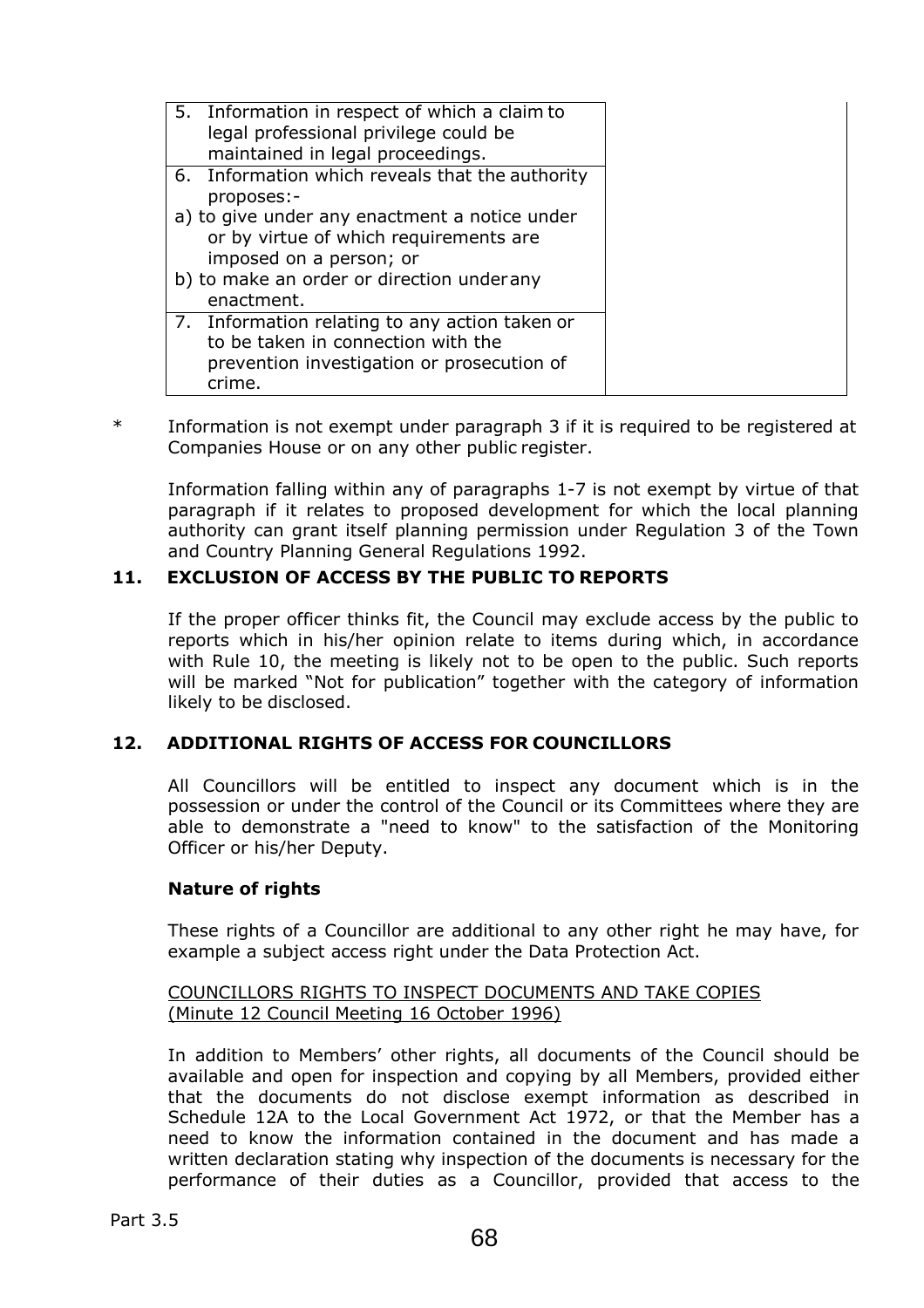document will not be given if to do so would be a breach of the Data Protection Act or other legislation:

That all information obtained from an inspection and any copy document received shall be treated as confidential to the Member and shall be for his/her use as a Member of the Council only unless the Chief Executive, Director or duly authorised Officer concerned agrees at the time of inspection or supply of copy documents that this restriction can be relaxed; and

## **3.3 That in the event of the Chief Executive, Director or duly authorised Officer not**

 **agreeing that the restriction can be relaxed, the Member concerned shall have** 

 **the right to require the matter to be referred to the relevant Committee and, if** 

 **necessary, to the Council for final determination.** 

## **3.4 MAIDSTONE YOUTH FORUM PROCEDURE RULES**

## **1. Operation of the Maidstone Youth Forum**

The way in which the Maidstone Youth Forum operates is set out in the Maidstone Youth Forum Constitution, as agreed by members of the Forum. This includes, but is not limited to, the following issues:

- · **Membership**
- · **Budget**
- · **Voting**
- · **Work Programming**
- · **Meeting Arrangements**

## **2. Reports from the Maidstone Youth Forum**

- (a) Once it has formed recommendations on proposals, the Maidstone Youth Forum will prepare a formal report and submit it to the proper officer for consideration by the Policy and Resources Committee, or to the Council as appropriate (e.g. if the recommendation would require a departure from or a change to the agreed budget or policy framework).
- (a) The Committee/Council shall consider the report of the Maidstone Youth Forum within one month of it being submitted to the proper officer (Head of Policy and Communications)

## **3. Protocol for Dealing with the Maidstone Youth Forum Reports Submitted to the Policy and Resources Committee**

- (a) Reports from the Maidstone Youth Forum will be submitted to the Policy and Resources Committee as a whole if the issue is cross-cutting.
- (b) When a report is submitted to the members of the Policy and Resources Committee, the Leader of the Council will assume responsibility for coordinating the response.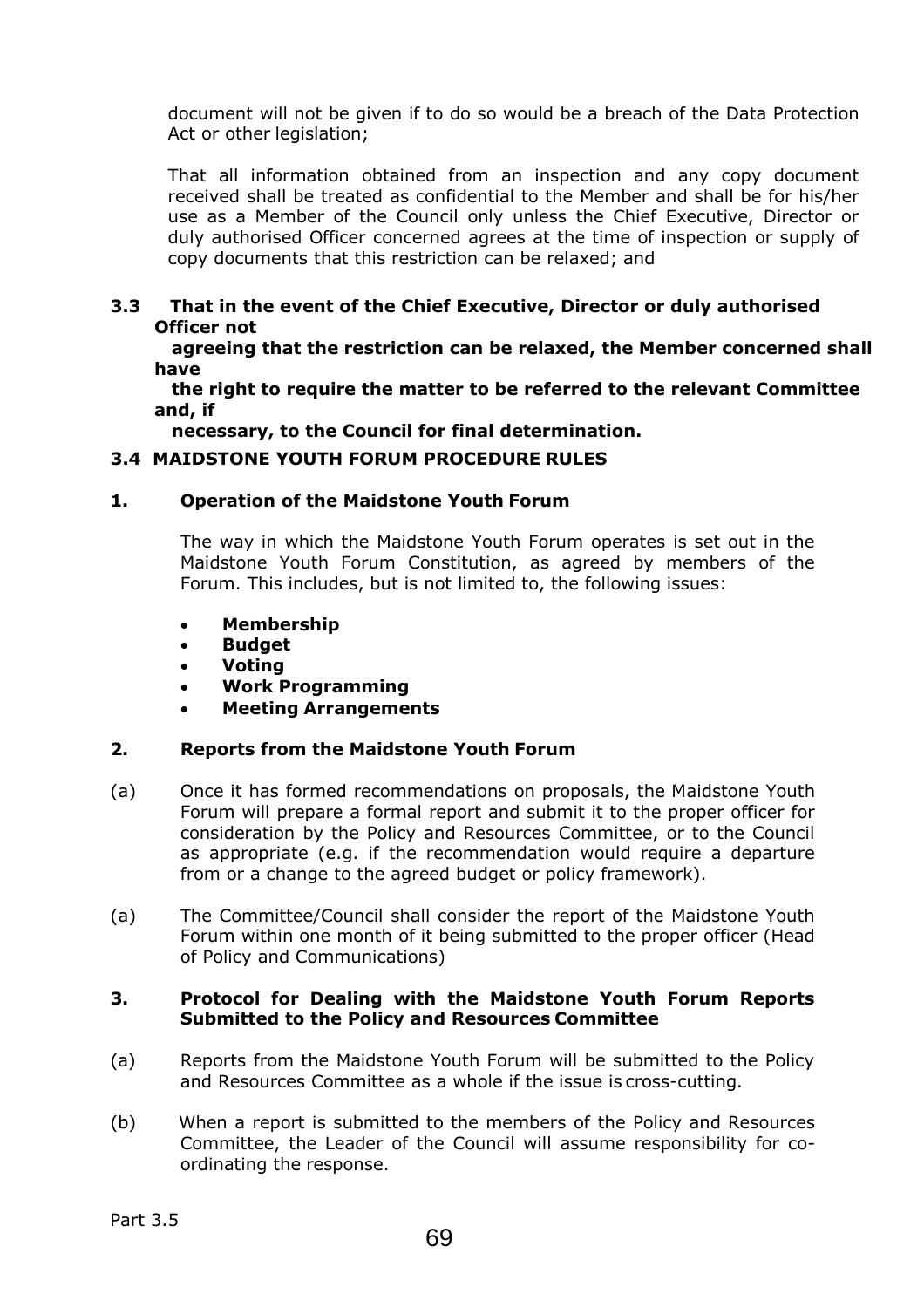## 76. ORAL REPORT OF THE LICENSING COMMITTEE HELD ON 19 SEPTEMBER 2019

There was no report from the Licensing Committee on this occasion.

## 77. ORAL REPORT OF THE COMMUNITIES, HOUSING AND ENVIRONMENT COMMITTEE ACTING AS THE CRIME AND DISORDER COMMITTEE HELD ON 24 SEPTEMBER 2019

There was no report from the Communities, Housing and Environment Committee Acting as the Crime and Disorder Committee on this occasion.

#### 78. NOTICE OF MOTION - ACCESS TO INFORMATION

Notice of the following motion had been given by Councillor Perry:

*Members of this Council are elected by the Residents of this Borough to represent their interests. And in order for Members to carry out their duties effectively the Council agrees that all committee agendas, reports and information relating to items on the agenda (Minutes etc.) should be made available to all Members; including information made exempt from publication under Paragraph 3 of Part I of Schedule 12A to the Local Government Act 1972.*

In moving the motion, with the agreement of his seconder (Councillor D Burton), and with the consent of the meeting, Councillor Perry deleted the words *Paragraph 3 of* from the sixth line.

During the discussion, the following suggested amendment was moved by Councillor Clark, seconded by Councillor English:

*Members of this Council are elected by the Residents of this Borough to represent their interests. In order for Members to carry out their duties effectively this Council agrees that all committee agendas and reports relating to items on the agenda (including minutes, supporting documentation and urgent updates) will be provided to committee members and made available to any other interested members on request.*

It was suggested that this amendment be further amended as follows:

Members of this Council are elected by the Residents of this Borough to represent their interests. In order for Members to carry out their duties effectively this Council agrees that all committee agendas and reports relating to items on the agenda (including minutes, supporting documentation*,* and urgent updates *and relevant exempt information*) will be provided to committee members and made available to any other interested members on request.

In accordance with Council Procedure Rule 17.5, the motion, having been moved and seconded, and the suggested amendments were referred to the Democracy and General Purposes Committee.